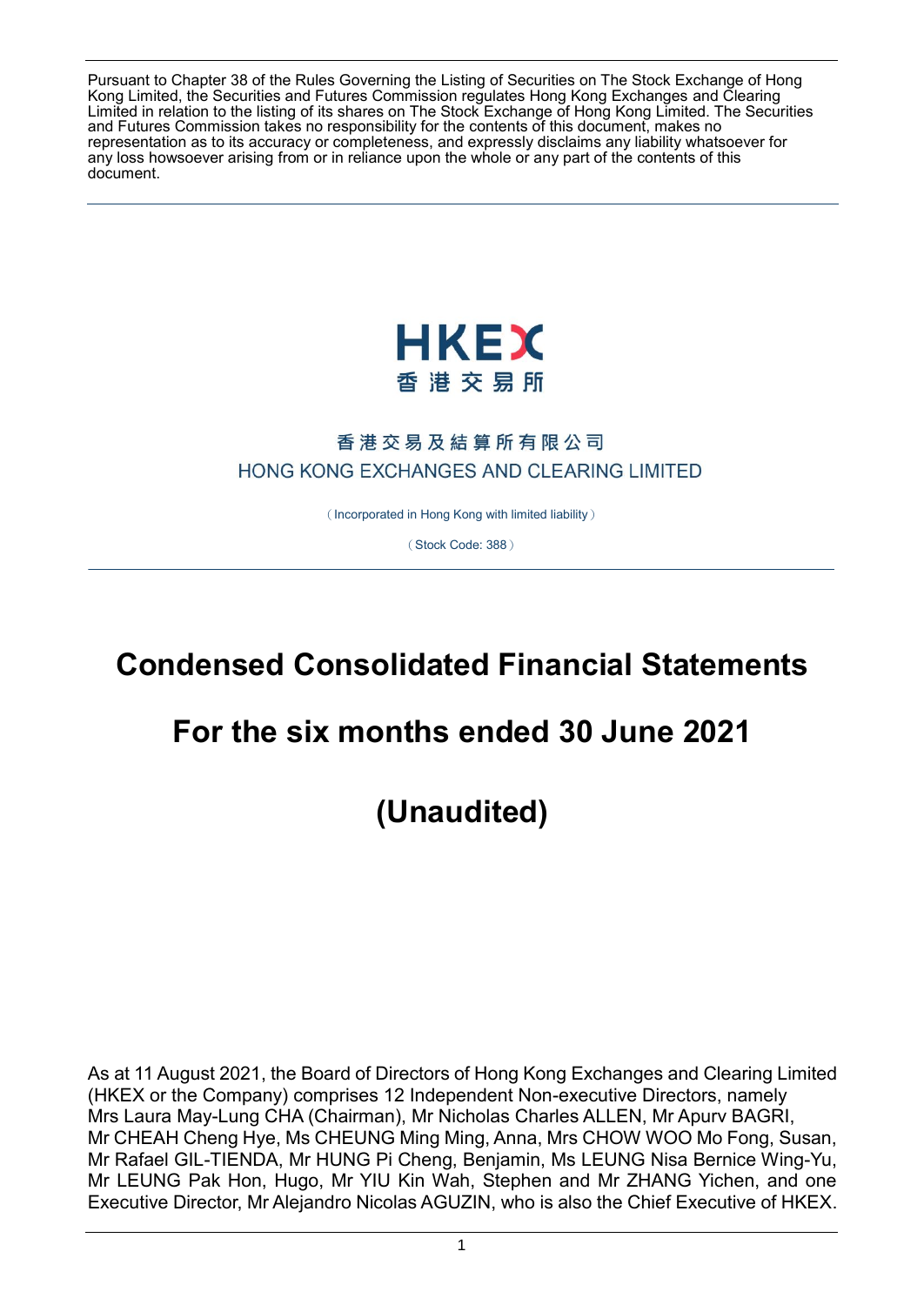## **CONDENSED CONSOLIDATED INCOME STATEMENT (UNAUDITED)**

(Financial figures are expressed in Hong Kong Dollar)

|                                                          |                | <b>Six months</b>    | Six months           |
|----------------------------------------------------------|----------------|----------------------|----------------------|
|                                                          |                | ended<br>30 Jun 2021 | ended<br>30 Jun 2020 |
|                                                          | Note           | \$m                  | \$m                  |
| Trading fees and trading tariffs                         | 4              | 4,124                | 3,330                |
| Stock Exchange listing fees                              |                | 1,067                | 928                  |
| Clearing and settlement fees                             |                | 2,672                | 1,990                |
| Depository, custody and nominee services fees            |                | 889                  | 551                  |
| Market data fees                                         |                | 512                  | 472                  |
| Other revenue                                            |                | 786                  | 668                  |
| <b>REVENUE</b>                                           |                | 10,050               | 7,939                |
| Investment income                                        |                | 796                  | 1,167                |
| Interest rebates to Participants                         |                | (22)                 | (329)                |
| Net investment income                                    | 5              | 774                  | 838                  |
| <b>HKEX Foundation donation income</b>                   | (a)            | 74                   |                      |
| Sundry income                                            |                | 11                   | 5                    |
| <b>REVENUE AND OTHER INCOME</b>                          |                | 10,909               | 8,782                |
| Less: Transaction-related expenses                       | $(a)$ , 6      | (81)                 | (31)                 |
| REVENUE AND OTHER INCOME LESS TRANSACTION-               |                |                      |                      |
| <b>RELATED EXPENSES</b>                                  |                | 10,828               | 8,751                |
| <b>OPERATING EXPENSES</b>                                |                |                      |                      |
| Staff costs and related expenses                         | $\overline{7}$ | (1, 495)             | (1,398)              |
| Information technology and computer maintenance expenses |                | (338)                | (315)                |
| Premises expenses                                        |                | (57)                 | (59)                 |
| Product marketing and promotion expenses                 |                | (36)                 | (17)                 |
| Professional fees                                        |                | (48)                 | (66)                 |
| <b>HKEX Foundation charitable donations</b>              | (a)            | (69)                 | (28)                 |
| Other operating expenses                                 |                | (178)                | (162)                |
|                                                          |                | (2, 221)             | (2,045)              |
| <b>EBITDA*</b>                                           |                | 8,607                | 6,706                |
| Depreciation and amortisation                            |                | (662)                | (545)                |
| <b>OPERATING PROFIT</b>                                  |                | 7,945                | 6,161                |
| Finance costs                                            | 8              | (77)                 | (96)                 |
| Share of profits less losses of joint ventures           |                | 38                   | 39                   |
| <b>PROFIT BEFORE TAXATION</b>                            |                | 7,906                | 6,104                |
| <b>TAXATION</b>                                          | 9              | (1, 317)             | (870)                |
| <b>PROFIT FOR THE PERIOD</b>                             |                | 6,589                | 5,234                |
| PROFIT/(LOSS) ATTRIBUTABLE TO:                           |                |                      |                      |
| - Shareholders of HKEX                                   |                | 6,610                | 5,233                |
| - Non-controlling interests                              |                | (21)                 | 1                    |
| PROFIT FOR THE PERIOD                                    |                | 6,589                | 5,234                |
| Basic earnings per share                                 | 10(a)          | \$5.22               | \$4.15               |
| Diluted earnings per share                               | 10(b)          | \$5.21               | \$4.14               |

**\*** EBITDA represents earnings before interest expenses and other finance costs, taxation, depreciation and amortisation. It excludes the Group's share of results of the joint ventures.

(a) As disclosed in the 2020 Annual Report, the Group has revised the presentation of these items. Comparative figures have been restated to conform with the revised presentation.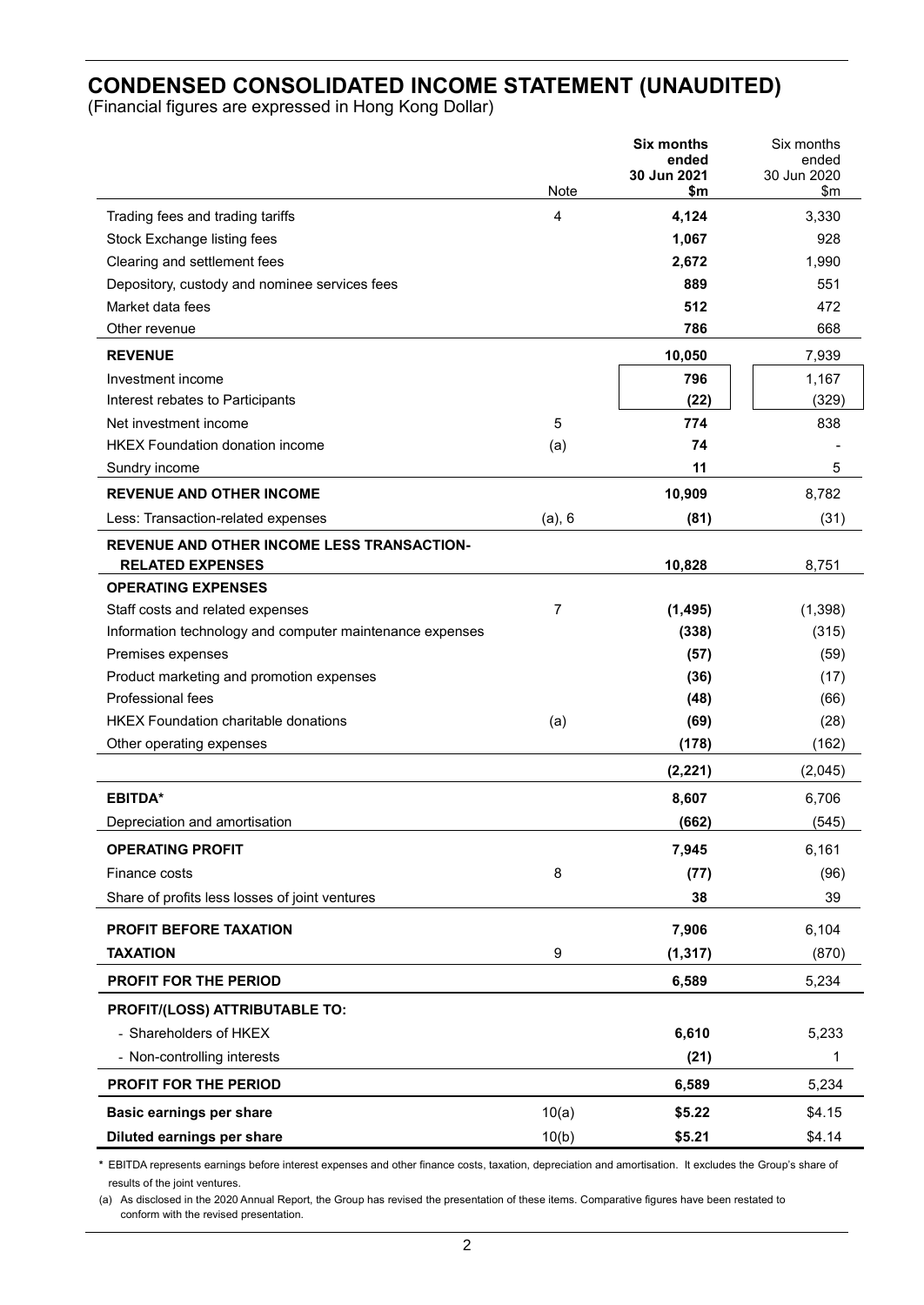## **CONDENSED CONSOLIDATED STATEMENT OF COMPREHENSIVE INCOME (UNAUDITED)**

|                                                                   | Six months<br>ended<br>30 Jun 2021<br>\$m | Six months<br>ended<br>30 Jun 2020<br>\$m |
|-------------------------------------------------------------------|-------------------------------------------|-------------------------------------------|
| <b>PROFIT FOR THE PERIOD</b><br><b>OTHER COMPREHENSIVE INCOME</b> | 6,589                                     | 5,234                                     |
| Items that may be reclassified subsequently to profit or loss:    |                                           |                                           |
| Currency translation differences of foreign subsidiaries          | 29                                        | (92)                                      |
| Cash flow hedges                                                  | (2)                                       | (7)                                       |
| Changes in fair value of financial assets measured at fair value  |                                           |                                           |
| through other comprehensive income, net of tax                    | 10                                        | 7                                         |
| <b>OTHER COMPREHENSIVE INCOME</b>                                 | 37                                        | (92)                                      |
| <b>TOTAL COMPREHENSIVE INCOME</b>                                 | 6,626                                     | 5,142                                     |
| <b>TOTAL COMPREHENSIVE INCOME ATTRIBUTABLE TO:</b>                |                                           |                                           |
| - Shareholders of HKEX                                            | 6,646                                     | 5,144                                     |
| - Non-controlling interests                                       | (20)                                      | (2)                                       |
| <b>TOTAL COMPREHENSIVE INCOME</b>                                 | 6,626                                     | 5,142                                     |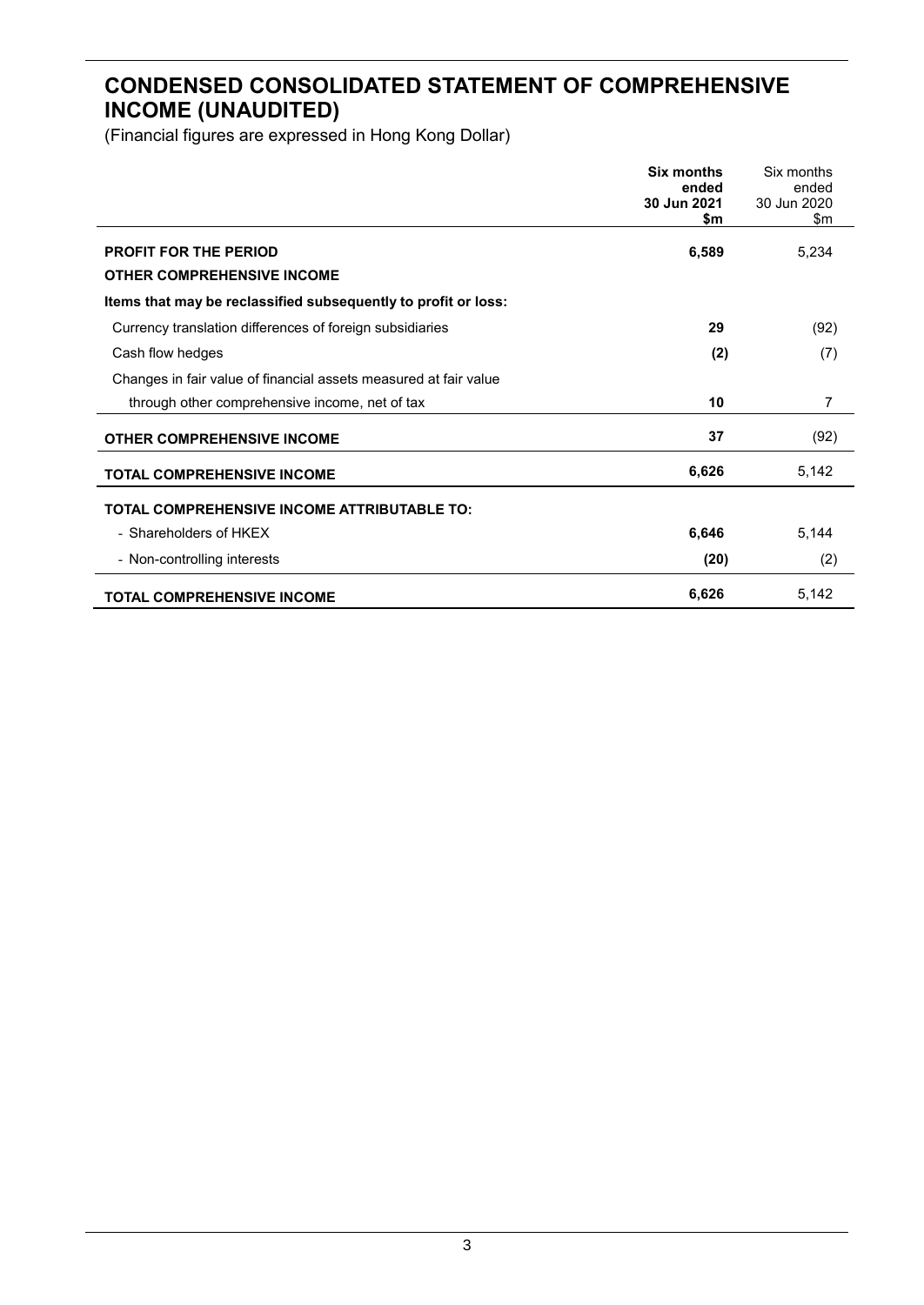## **CONDENSED CONSOLIDATED STATEMENT OF FINANCIAL POSITION (UNAUDITED)**

| Current<br>Non-current<br><b>Total</b><br>Current<br>Non-current<br>\$m<br>\$m\$<br>Note<br>\$m<br>\$m<br>\$m                                                  | Total<br>\$m |
|----------------------------------------------------------------------------------------------------------------------------------------------------------------|--------------|
|                                                                                                                                                                |              |
| <b>ASSETS</b>                                                                                                                                                  |              |
| 12<br>154,621<br>154,621<br>157,996<br>Cash and cash equivalents                                                                                               | 157,996      |
| Financial assets measured at fair value<br>12<br>129,770<br>837<br>130,607<br>100,081<br>516<br>through profit or loss                                         | 100,597      |
| Financial assets measured at fair value<br>12<br>8,288<br>8,288<br>7,942<br>through other comprehensive income<br>٠<br>$\overline{\phantom{a}}$                | 7,942        |
| Financial assets measured at amortised cost<br>12<br>64,271<br>64,673<br>62,589<br>99<br>402                                                                   | 62,688       |
| 13<br>27,279<br>21<br>27,300<br>47,059<br>21<br>Accounts receivable, prepayments and deposits                                                                  | 47,080       |
| 8<br>8<br>26<br>Tax recoverable<br>$\blacksquare$                                                                                                              | 26           |
| 202<br>202<br>164<br>Interests in joint ventures                                                                                                               | 164          |
| 18,897<br>18,897<br>18,737<br>Goodwill and other intangible assets                                                                                             | 18,737       |
| <b>Fixed assets</b><br>1,553<br>1,657<br>1,553                                                                                                                 | 1,657        |
| 2,037<br>Right-of-use assets<br>2,037<br>2,193                                                                                                                 | 2,193        |
| Deferred tax assets<br>36<br>36<br>26                                                                                                                          | 26           |
| 384,237<br>23,985<br>408,222<br>375,693<br>23,413<br>Total assets                                                                                              | 399,106      |
| <b>LIABILITIES AND EQUITY</b>                                                                                                                                  |              |
| <b>Liabilities</b>                                                                                                                                             |              |
| Financial liabilities at fair value through profit or loss<br>121,427<br>121,427<br>92,884<br>14                                                               | 92,884       |
| Margin deposits, Mainland security and<br>settlement deposits, and cash collateral from<br><b>Clearing Participants</b><br>15<br>191,360<br>191,360<br>187,008 | 187,008      |
| 16<br>17,044<br>17,044<br>42,974<br>Accounts payable, accruals and other liabilities                                                                           | 42,974       |
| Deferred revenue<br>725<br>352<br>1,077<br>371<br>1,049                                                                                                        | 1,420        |
| Taxation payable<br>1,741<br>1,741<br>1,174                                                                                                                    | 1,174        |
| Other financial liabilities<br>106<br>106<br>48                                                                                                                | 48           |
| 17<br>Participants' contributions to Clearing House Funds<br>21,501<br>21,501<br>20,439<br>٠<br>$\overline{\phantom{a}}$                                       | 20,439       |
| Lease liabilities<br>299<br>1,902<br>2,201<br>304<br>2,054                                                                                                     | 2,358        |
| 18<br>340<br>85<br>425<br>340<br>83<br><b>Borrowings</b>                                                                                                       | 423          |
| 126<br>224<br>Provisions<br>98<br>114<br>98                                                                                                                    | 212          |
| Deferred tax liabilities<br>1,077<br>1,077<br>930                                                                                                              | 930          |
| <b>Total liabilities</b><br>354,669<br>3,514<br>346,334<br>3,536<br>358,183                                                                                    | 349,870      |
| <b>Equity</b>                                                                                                                                                  |              |
| 31,891<br>19<br>Share capital                                                                                                                                  | 31,891       |
| 19<br>Shares held for Share Award Scheme<br>(807)                                                                                                              | (485)        |
| 20<br>360<br>Employee share-based compensation reserve                                                                                                         | 232          |
| 33<br>Hedging and revaluation reserves                                                                                                                         | 25           |
| Exchange reserve<br>(190)                                                                                                                                      | (218)        |
| 21<br>Designated reserves<br>622                                                                                                                               | 628          |
| Reserve relating to written put options to non-<br>controlling interests<br>(369)                                                                              | (369)        |
| Retained earnings<br>18,201                                                                                                                                    | 17,214       |
| Equity attributable to shareholders of HKEX<br>49,741                                                                                                          | 48,918       |
| 298<br>Non-controlling interests                                                                                                                               | 318          |
| 50,039<br><b>Total equity</b>                                                                                                                                  | 49,236       |
| 408,222<br><b>Total liabilities and equity</b>                                                                                                                 | 399,106      |
| 29,568<br><b>Net current assets</b>                                                                                                                            | 29,359       |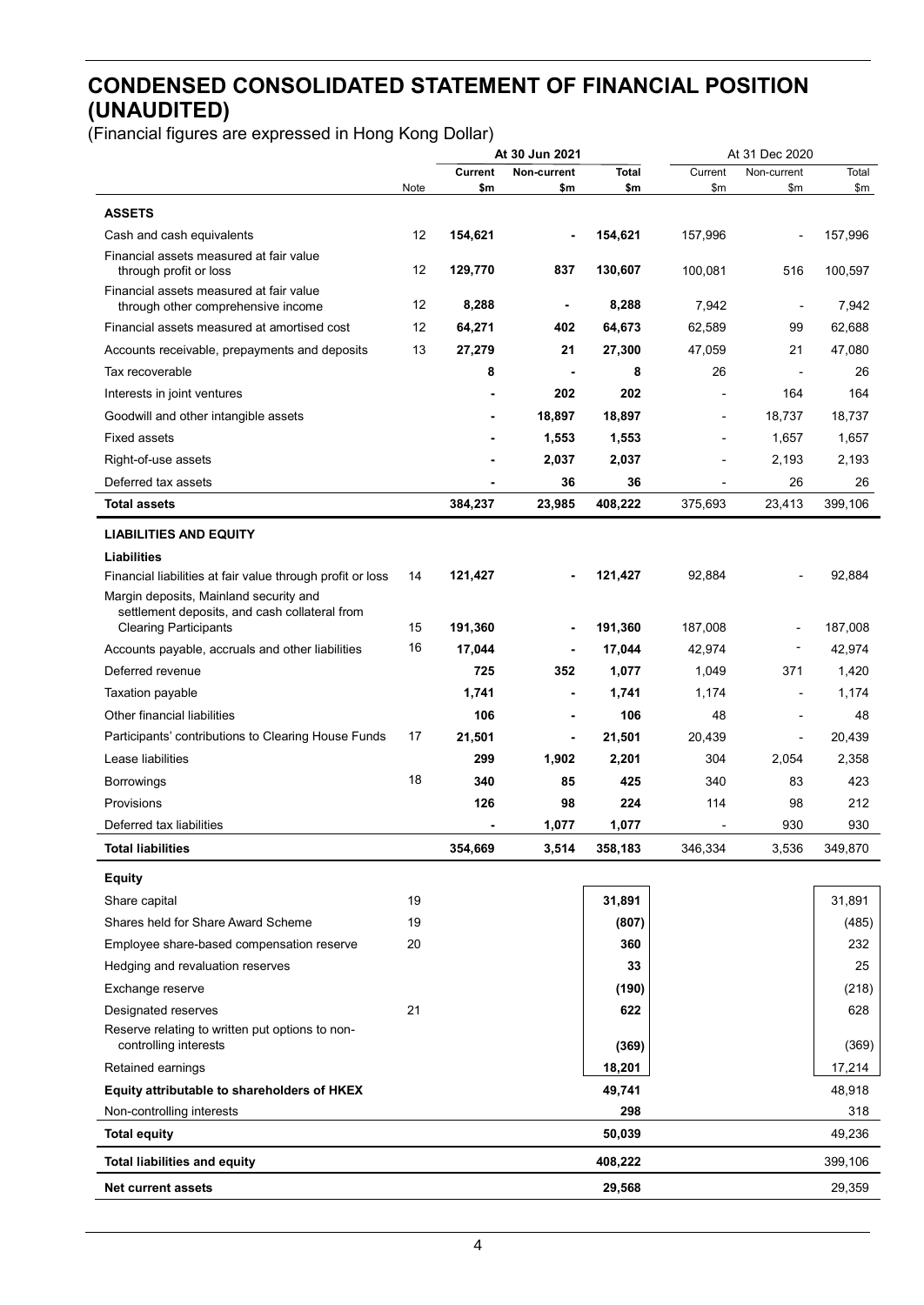## **CONDENSED CONSOLIDATED STATEMENT OF CHANGES IN EQUITY (UNAUDITED)**

|                                                          | Attributable to shareholders of HKEX |                                |                          |                          |                          |                                       |                 |                          |                |              |
|----------------------------------------------------------|--------------------------------------|--------------------------------|--------------------------|--------------------------|--------------------------|---------------------------------------|-----------------|--------------------------|----------------|--------------|
|                                                          | Share capital<br>and shares held     | <b>Employee</b><br>share-based | Hedging                  |                          |                          | <b>Reserve</b><br>relating to written |                 |                          |                |              |
|                                                          | for Share Award                      | compensation                   | and                      |                          | Designated               | put options to                        |                 |                          | Non-           |              |
|                                                          | <b>Scheme</b>                        | reserve                        | revaluation              | Exchange                 | reserves                 | non-controlling                       | <b>Retained</b> |                          | controlling    | <b>Total</b> |
|                                                          | (note 19)                            | (note $20$ )                   | reserves                 | reserve                  | (note 21)                | interests                             | earnings        | Total                    | interests      | equity       |
|                                                          | \$m                                  | \$m                            | \$m                      | \$m                      | \$m                      | \$m                                   | \$m             | \$m                      | \$m            | \$m          |
| At 1 Jan 2021                                            | 31,406                               | 232                            | 25                       | (218)                    | 628                      | (369)                                 | 17,214          | 48,918                   | 318            | 49,236       |
| Profit for the period                                    |                                      |                                | $\overline{\phantom{a}}$ | $\blacksquare$           |                          | $\blacksquare$                        | 6,610           | 6,610                    | (21)           | 6,589        |
| Other comprehensive income                               | . .                                  | $\sim$                         | 8                        | 28                       | $\overline{\phantom{0}}$ | $\blacksquare$                        |                 | 36                       |                | 37           |
| Total comprehensive income                               |                                      |                                | 8                        | 28                       |                          | $\sim$                                | 6,610           | 6,646                    | (20)           | 6,626        |
| Total transactions with shareholders of HKEX, recognised |                                      |                                |                          |                          |                          |                                       |                 |                          |                |              |
| directly in equity:                                      |                                      |                                |                          |                          |                          |                                       |                 |                          |                |              |
| - 2020 second interim dividend at \$4.46 per share       |                                      |                                |                          |                          |                          | ۰.                                    | (5,646)         | (5,646)                  | ٠              | (5,646)      |
| - Unclaimed HKEX dividends forfeited                     |                                      |                                | $\blacksquare$           |                          |                          | $\sim$                                | 13              | 13                       | $\blacksquare$ | 13           |
| - Shares purchased for Share Award Scheme                | (331)                                |                                | $\blacksquare$           | $\blacksquare$           |                          | $\sim$                                |                 | (331)                    | $\blacksquare$ | (331)        |
| - Vesting of shares of Share Award Scheme                |                                      | (9)                            | $\sim$                   | $\sim$                   |                          | $\blacksquare$                        | $\sim$          | $\overline{\phantom{a}}$ | $\blacksquare$ |              |
| - Employee share-based compensation benefits             |                                      | 137                            | $\blacksquare$           | $\blacksquare$           |                          | $\blacksquare$                        |                 | 137                      | $\blacksquare$ | 137          |
| - Tax relating to Share Award Scheme                     |                                      |                                | ٠                        | ٠                        |                          | ٠                                     |                 | 4                        |                |              |
| - Transfer of reserves                                   |                                      |                                | $\blacksquare$           | $\blacksquare$           | (6)                      | $\blacksquare$                        |                 |                          |                |              |
|                                                          | (322)                                | 128                            | $\blacksquare$           | $\overline{\phantom{a}}$ | (6)                      | $\blacksquare$                        | (5,623)         | (5,823)                  | $\blacksquare$ | (5,823)      |
| At 30 Jun 2021                                           | 31,084                               | 360                            | 33                       | (190)                    | 622                      | (369)                                 | 18,201          | 49,741                   | 298            | 50,039       |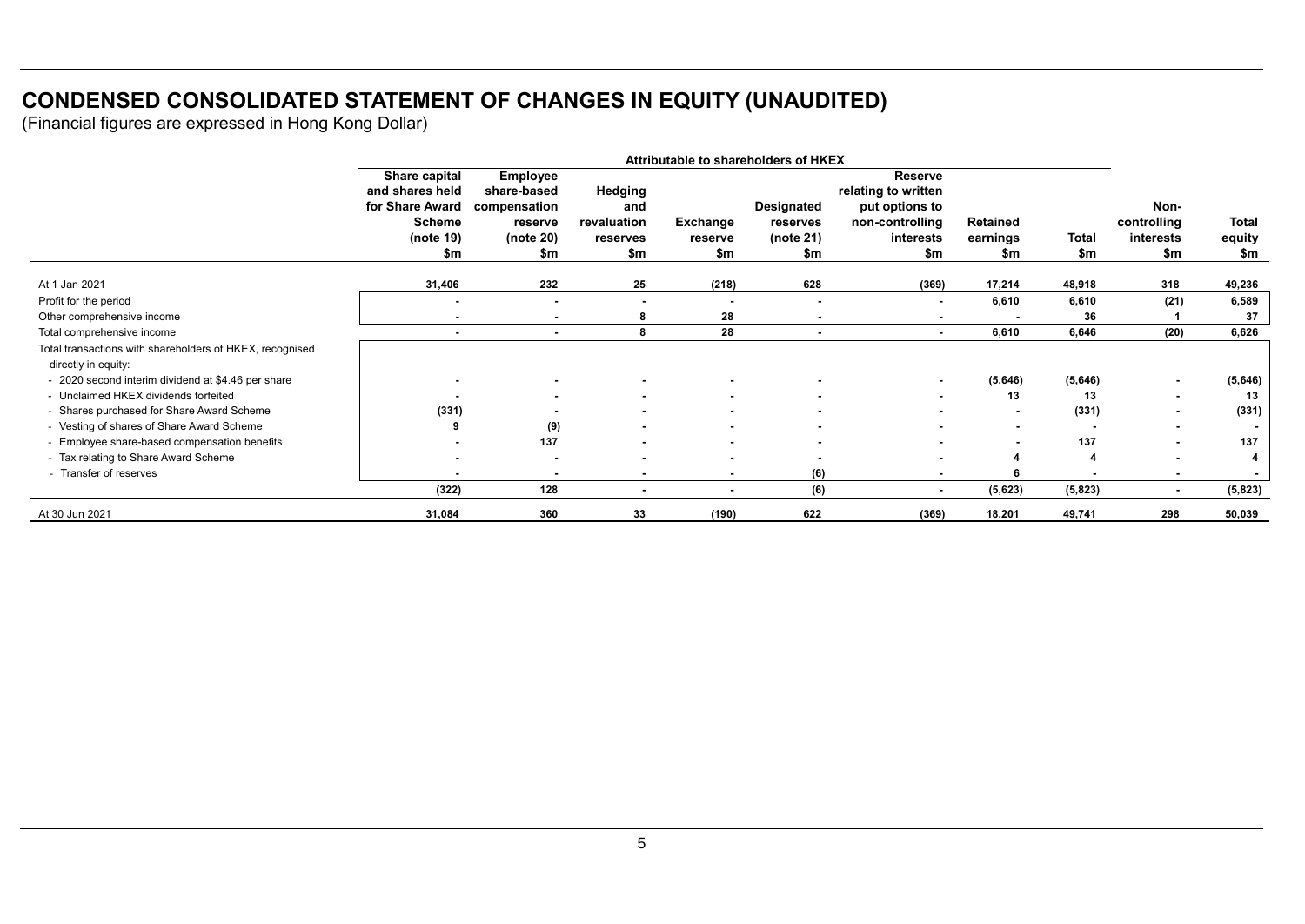## **CONDENSED CONSOLIDATED STATEMENT OF CHANGES IN EQUITY (UNAUDITED)**

|                                                                                 | Attributable to shareholders of HKEX                                   |                                                           |                                                  |                            |                               |                                                                                           |                             |                        |                                         |                                  |
|---------------------------------------------------------------------------------|------------------------------------------------------------------------|-----------------------------------------------------------|--------------------------------------------------|----------------------------|-------------------------------|-------------------------------------------------------------------------------------------|-----------------------------|------------------------|-----------------------------------------|----------------------------------|
|                                                                                 | Share capital<br>and shares held<br>for Share Award<br>Scheme<br>\$m\$ | Employee<br>share-based<br>compensation<br>reserve<br>\$m | Hedging<br>and<br>revaluation<br>reserves<br>\$m | Exchange<br>reserve<br>\$m | Designated<br>reserves<br>\$m | Reserve<br>relating to written<br>put options to<br>non-controlling<br>interests<br>\$m\$ | Retained<br>earnings<br>\$m | Total<br>$\mathsf{Sm}$ | Non-<br>controlling<br>interests<br>\$m | Total<br>equity<br>$\mathsf{Sm}$ |
| At 1 Jan 2020                                                                   | 29,679                                                                 | 250                                                       | 3                                                | (181)                      | 587                           | (369)                                                                                     | 14,204                      | 44,173                 | 328                                     | 44,501                           |
| Profit for the period                                                           | ٠                                                                      | $\blacksquare$                                            |                                                  | $\overline{\phantom{a}}$   |                               | $\overline{\phantom{a}}$                                                                  | 5,233                       | 5,233                  |                                         | 5,234                            |
| Other comprehensive income                                                      |                                                                        | $\overline{\phantom{a}}$                                  |                                                  | (89)                       |                               |                                                                                           |                             | (89)                   | (3)                                     | (92)                             |
| Total comprehensive income                                                      | $\overline{\phantom{a}}$                                               | $\overline{\phantom{a}}$                                  |                                                  | (89)                       |                               | $\overline{\phantom{0}}$                                                                  | 5,233                       | 5,144                  | (2)                                     | 5,142                            |
| Total transactions with shareholders of HKEX, recognised<br>directly in equity: |                                                                        |                                                           |                                                  |                            |                               |                                                                                           |                             |                        |                                         |                                  |
| - 2019 second interim dividend at \$2.99 per share                              |                                                                        |                                                           |                                                  |                            |                               | $\overline{\phantom{a}}$                                                                  | (3,761)                     | (3,761)                | $\overline{\phantom{a}}$                | (3,761)                          |
| - Unclaimed HKEX dividends forfeited                                            |                                                                        |                                                           |                                                  | $\overline{\phantom{a}}$   |                               | $\overline{\phantom{a}}$                                                                  | 10                          | 10                     | $\overline{\phantom{a}}$                | 10                               |
| - Shares issued in lieu of cash dividends                                       | 1,428                                                                  |                                                           |                                                  |                            |                               |                                                                                           |                             | 1,428                  |                                         | 1,428                            |
| - Shares purchased for Share Award Scheme                                       | (3)                                                                    |                                                           |                                                  |                            |                               |                                                                                           |                             | (3)                    | $\overline{\phantom{a}}$                | (3)                              |
| - Vesting of shares of Share Award Scheme                                       | 17                                                                     | (16)                                                      |                                                  | $\sim$                     |                               | $\overline{\phantom{a}}$                                                                  | (1)                         |                        | $\overline{\phantom{a}}$                |                                  |
| - Employee share-based compensation benefits                                    |                                                                        | 135                                                       |                                                  |                            |                               |                                                                                           |                             | 135                    | $\overline{\phantom{a}}$                | 135                              |
| - Tax relating to Share Award Scheme                                            |                                                                        |                                                           |                                                  |                            |                               |                                                                                           | 2                           | $\overline{2}$         |                                         | $\overline{2}$                   |
| - Transfer of reserves                                                          |                                                                        |                                                           |                                                  | $\overline{\phantom{0}}$   | 38                            |                                                                                           | (38)                        |                        |                                         |                                  |
|                                                                                 | 1,442                                                                  | 119                                                       | $\overline{\phantom{a}}$                         | $\overline{\phantom{a}}$   | 38                            | $\sim$                                                                                    | (3,788)                     | (2, 189)               | $\overline{\phantom{a}}$                | (2, 189)                         |
| At 30 Jun 2020                                                                  | 31,121                                                                 | 369                                                       | 3                                                | (270)                      | 625                           | (369)                                                                                     | 15,649                      | 47,128                 | 326                                     | 47,454                           |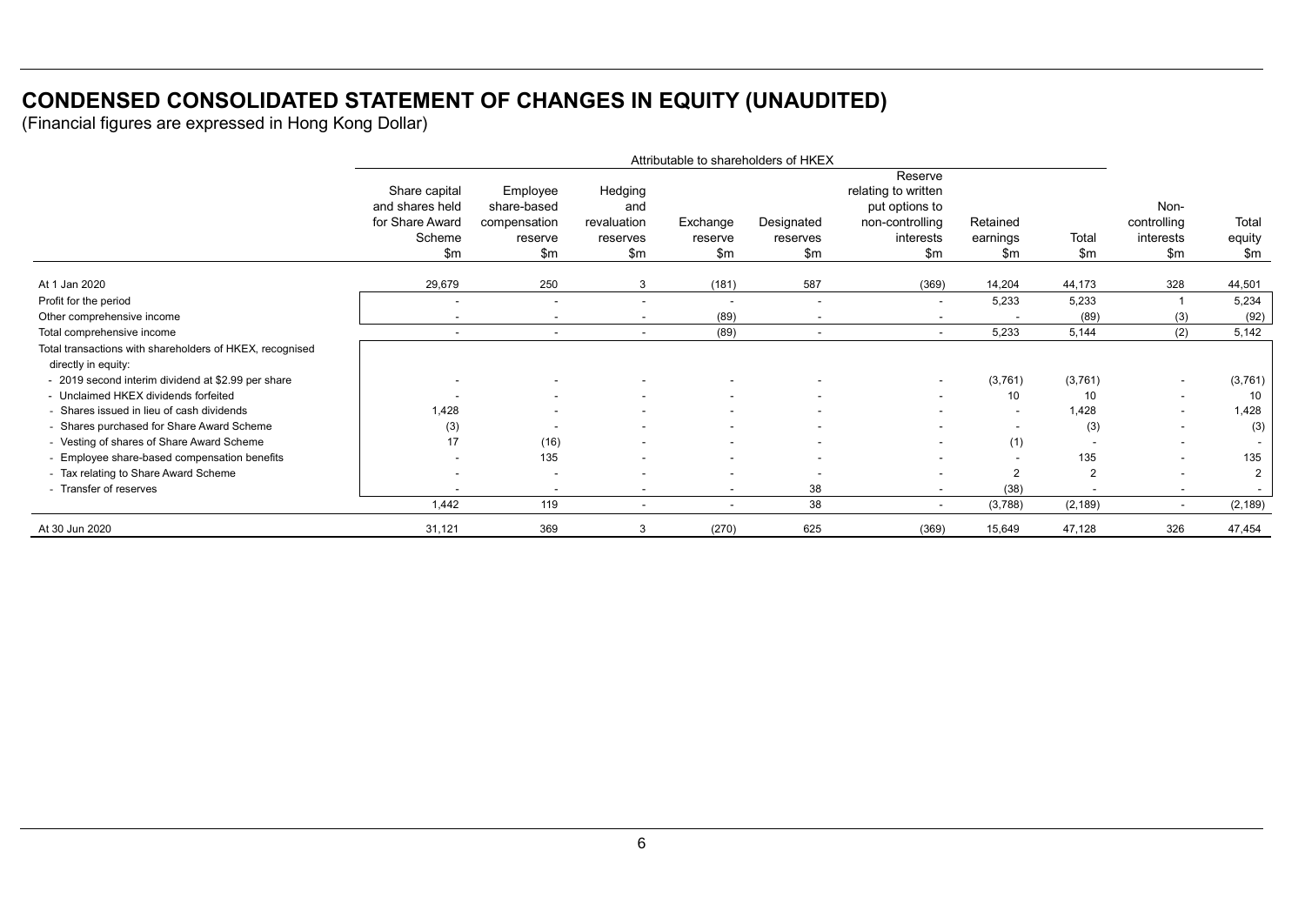## **CONDENSED CONSOLIDATED STATEMENT OF CASH FLOWS (UNAUDITED)**

(Financial figures are expressed in Hong Kong Dollar)

|                                                                                                          |       | <b>Six months</b><br>ended | Six months<br>ended |
|----------------------------------------------------------------------------------------------------------|-------|----------------------------|---------------------|
|                                                                                                          |       | 30 Jun 2021                | 30 Jun 2020         |
| <b>CASH FLOWS FROM PRINCIPAL OPERATING ACTIVITIES</b>                                                    | Note  | \$m                        | \$m                 |
|                                                                                                          | 22    |                            |                     |
| Net cash inflow from principal operating activities<br><b>CASH FLOWS FROM OTHER OPERATING ACTIVITIES</b> |       | 8,030                      | 5,075               |
| Net (payments to)/redemption from external fund managers for                                             |       |                            |                     |
| (purchases)/sales of financial assets measured at fair value                                             |       | (1, 450)                   | 2,189               |
| through profit or loss                                                                                   |       |                            |                     |
| Net cash inflow from operating activities                                                                |       | 6,580                      | 7,264               |
| <b>CASH FLOWS FROM INVESTING ACTIVITIES</b>                                                              |       |                            |                     |
| Payments for purchases of fixed assets and intangible assets                                             |       | (720)                      | (637)               |
| Net increase in financial assets of Corporate Funds:                                                     |       |                            |                     |
| Decrease/(increase) in time deposits with original maturities<br>more than three months                  |       | 1,268                      | (3, 164)            |
| Proceeds received upon maturity of financial assets                                                      |       |                            |                     |
| measured at amortised cost (excluding time deposits)                                                     |       | 79                         |                     |
| Payments for purchases of financial assets measured at<br>amortised cost (excluding time deposits)       |       | (305)                      | (305)               |
| Payments for financial assets measured at fair value through<br>profit or loss                           |       | (249)                      | (160)               |
| Interest received from financial assets measured at fair value                                           |       |                            |                     |
| through other comprehensive income                                                                       |       | 21                         | 32                  |
| Net cash inflow/(outflow) from investing activities                                                      |       | 94                         | (4, 234)            |
| <b>CASH FLOWS FROM FINANCING ACTIVITIES</b>                                                              |       |                            |                     |
| Purchases of shares for Share Award Scheme                                                               |       | (331)                      | (3)                 |
| Payments of other finance costs                                                                          |       | (34)                       | (47)                |
| Dividends paid to shareholders of HKEX                                                                   |       | (5,620)                    | (2, 314)            |
| Lease payments                                                                                           |       |                            |                     |
| - Capital elements                                                                                       |       | (157)                      | (140)               |
| Interest elements                                                                                        |       | (41)                       | (46)                |
| Net cash outflow from financing activities                                                               |       | (6, 183)                   | (2, 550)            |
| Net increase in cash and cash equivalents                                                                |       | 491                        | 480                 |
| Cash and cash equivalents at 1 Jan                                                                       |       | 10,442                     | 10,603              |
| Exchange differences on cash and cash equivalents                                                        |       | 5                          |                     |
| Cash and cash equivalents at 30 Jun                                                                      |       | 10,938                     | 11,083              |
| Analysis of cash and cash equivalents                                                                    |       |                            |                     |
| Cash on hand and balances and deposits with banks and                                                    |       |                            |                     |
| short-term investments of Corporate Funds                                                                | 12    | 11,416                     | 12,113              |
| Less: Cash reserved for supporting Skin-in-the-Game and<br>default fund credits of clearing houses       | 12(b) | (478)                      | (1,030)             |
|                                                                                                          |       | 10,938                     | 11,083              |

(a) "Cash flows from principal operating activities" is a non-Hong Kong Financial Reporting Standard (non-HKFRS) measure used by management for monitoring cash flows of the Group and represents the cash flows generated from the trading and clearing operations of the four exchanges and five clearing houses and ancillary services of the Group. This non-HKFRS measure may not be comparable to similar measures presented by other companies. Cash flows from principal operating activities and cash flows from other operating activities together represent cash flows from operating activities as defined by Hong Kong Accounting Standard (HKAS) 7: Statement of Cash Flows.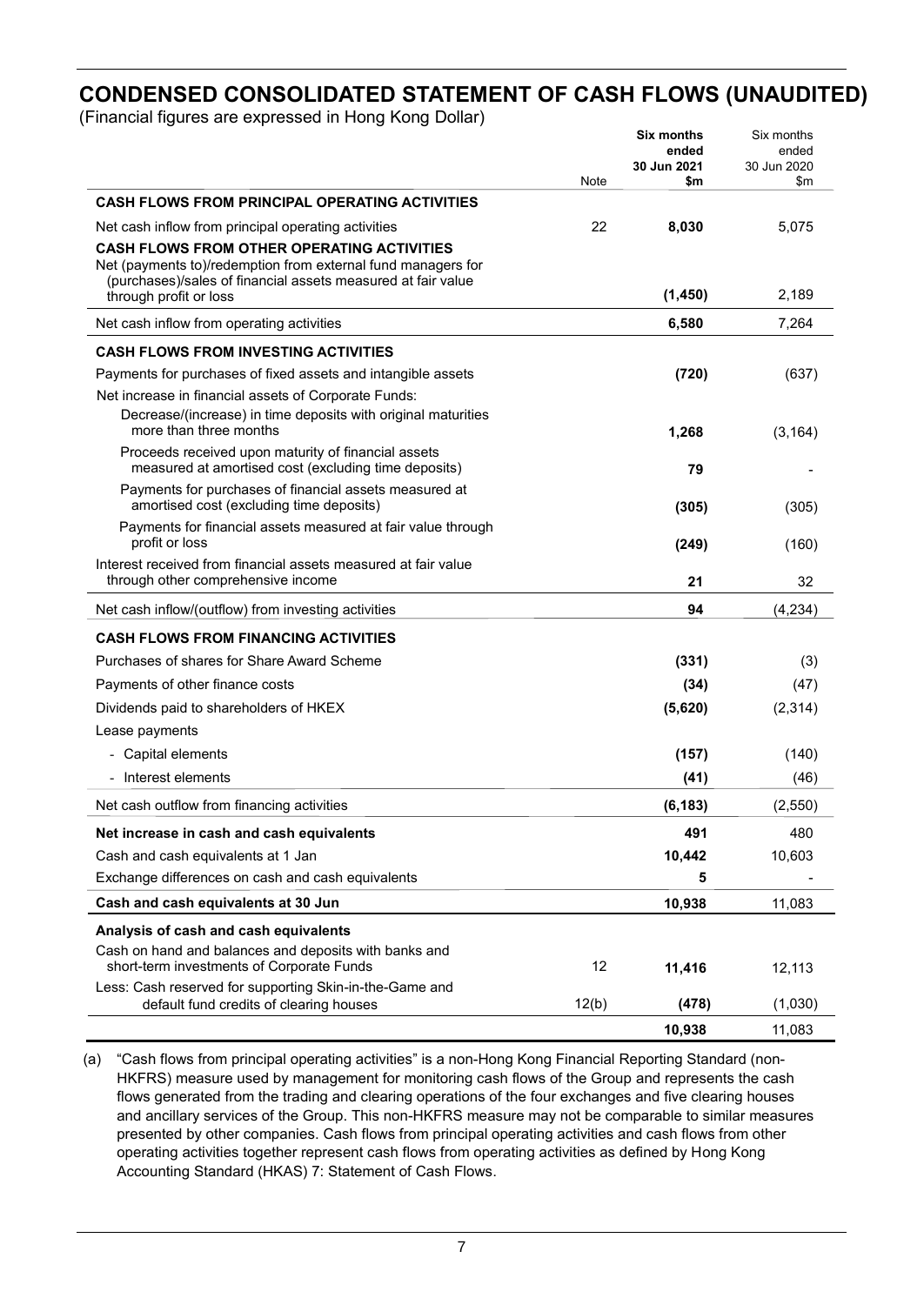## **1. Basis of Preparation and Accounting Policies**

These unaudited condensed consolidated financial statements are prepared in accordance with HKAS 34: Interim Financial Reporting, issued by the Hong Kong Institute of Certified Public Accountants.

These unaudited condensed consolidated financial statements should be read in conjunction with the 2020 annual consolidated financial statements. The accounting policies and methods of computation used in the preparation of these unaudited condensed consolidated financial statements are consistent with those used in the annual consolidated financial statements for the year ended 31 December 2020.

The financial information relating to the year ended 31 December 2020 that is included in these unaudited condensed consolidated financial statements for the six months ended 30 June 2021 as comparative information does not constitute the statutory annual consolidated financial statements of the Company for that year but is derived from those consolidated financial statements. Further information relating to these statutory financial statements required to be disclosed in accordance with section 436 of the Hong Kong Companies Ordinance (Chapter 622) is as follows:

The Company has delivered the consolidated financial statements for the year ended 31 December 2020 to the Registrar of Companies as required by section 662(3) of, and Part 3 of Schedule 6 to, the Hong Kong Companies Ordinance (Chapter 622).

The Company's auditor has reported on those consolidated financial statements. The auditor's report was unqualified; did not include a reference to any matters to which the auditor drew attention by way of emphasis without qualifying its report; and did not contain a statement under sections 406(2), 407(2) or (3) of the Hong Kong Companies Ordinance (Chapter 622).

## **2. Adoption of new/revised HKFRSs**

In 2021, the Group has adopted the following amendment to Hong Kong Financial Reporting Standards (HKFRSs) which is pertinent to the Group's operations:

Amendments to HKFRS 16 Leases: COVID-19-Related Rent Concessions<sup>1</sup>

1 Effective for accounting periods beginning on or after 1 June 2020

The adoption of the amendment did not have any financial impact on the Group.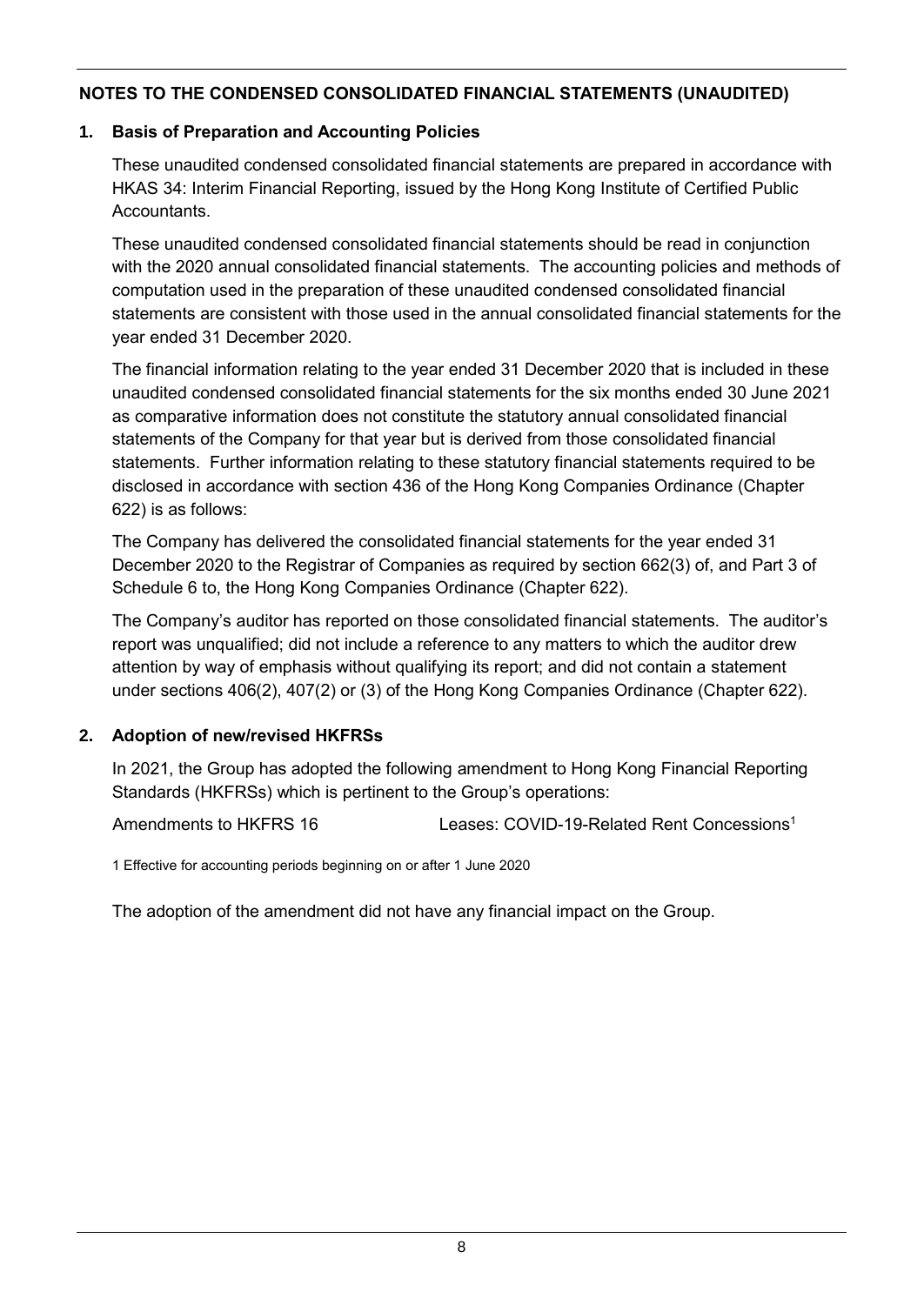## **3. Operating Segments**

The Group determines its operating segments based on the internal management reports that are used to make strategic decisions reviewed by the chief operating decision-maker.

The Group has five reportable segments ("Corporate Items" is not a reportable segment). The segments are managed separately as each segment offers different products and services and requires different information technology systems and marketing strategies.

The operations in each of the Group's reportable segments are as follows:

The **Cash** segment covers all equity products traded on the Cash Market platforms of The Stock Exchange of Hong Kong Limited (Stock Exchange), the Shanghai Stock Exchange and the Shenzhen Stock Exchange through Shanghai-Hong Kong Stock Connect and Shenzhen-Hong Kong Stock Connect (Stock Connect), sales of market data relating to these products and other related activities. The major sources of revenue of the segment are trading fees, trading tariffs, listing fees of equity products and market data fees.

The **Equity and Financial Derivatives** segment refers to derivatives products traded on the Stock Exchange and Hong Kong Futures Exchange Limited (Futures Exchange) and other related activities. These include the provision and maintenance of trading platforms for a range of equity and financial derivatives products, such as stock and equity index futures and options, derivative warrants (DWs), callable bull/bear contracts (CBBCs) and warrants, and sales of related market data. The major sources of revenue are trading fees, trading tariffs, listing fees of derivatives products and market data fees.

The **Commodities** segment refers to the operations of The London Metal Exchange (LME), which operates an exchange in the UK for the trading of base, ferrous, and precious metals futures and options contracts, and the operations of Qianhai Mercantile Exchange Co., Ltd. (QME), the commodity trading platform in the Mainland. It also covers the commodities contracts traded on the Futures Exchange. The major sources of revenue of the segment are trading fees of commodity products, commodity market data fees and fees from ancillary operations.

The **Post Trade** segment refers to the operations of the five clearing houses, namely Hong Kong Securities Clearing Company Limited (HKSCC), The SEHK Options Clearing House Limited (SEOCH), HKFE Clearing Corporation Limited (HKCC), OTC Clearing Hong Kong Limited (OTC Clear) and LME Clear Limited (LME Clear), which are responsible for clearing, settlement and custodian activities of the exchanges of the Group and Northbound trades under Stock Connect, and clearing and settlement of over-the-counter derivatives contracts. Its principal sources of revenue are derived from providing clearing, settlement, depository, custody and nominee services and net investment income earned on the Margin Funds and Clearing House Funds.

The **Technology** segment refers to all services in connection with providing users with access to the platform and infrastructure of the Group, and services provided by BayConnect Technology Company Limited (BayConnect). Its major sources of revenue are network, terminal user, data line and software sub-license fees and hosting services fees.

Central income (including net investment income of Corporate Funds and HKEX Foundation donation income) and central costs (costs of central support functions that provide services to all operating segments, HKEX Foundation charitable donations and other costs not directly related to any operating segment) are included as "Corporate Items".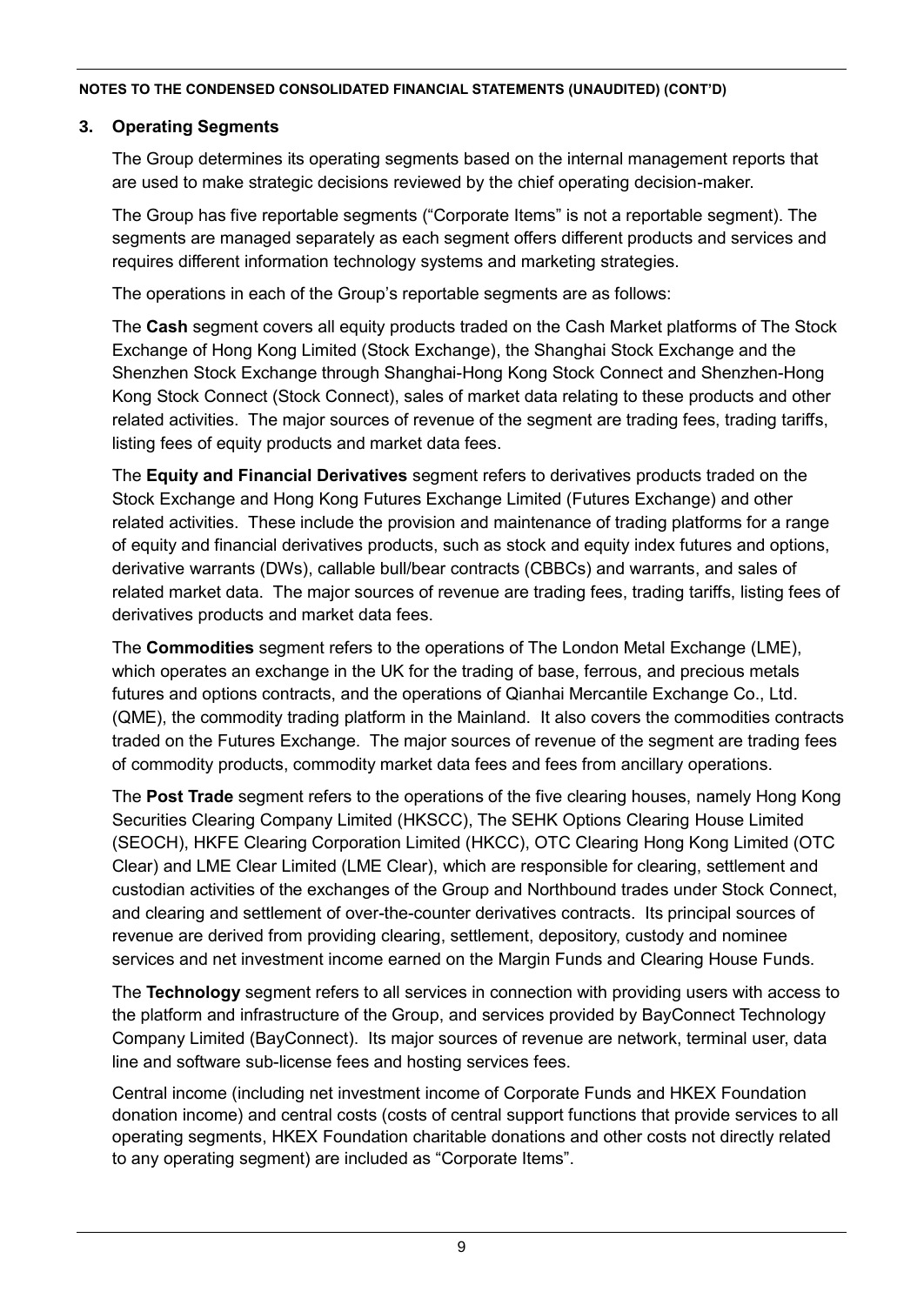## **3. Operating Segments (continued)**

The chief operating decision-maker assesses the performance of the operating segments principally based on their EBITDA.

An analysis by operating segment of the Group's EBITDA, profit before taxation and analysis of revenue by timing of revenue recognition for the period, is set out as follows:

|                                        | Six months ended 30 Jun 2021 |                                       |                    |              |            |              |          |
|----------------------------------------|------------------------------|---------------------------------------|--------------------|--------------|------------|--------------|----------|
|                                        |                              | <b>Equity and</b><br><b>Financial</b> |                    | Post         |            | Corporate    |          |
|                                        | Cash                         | <b>Derivatives</b>                    | <b>Commodities</b> | <b>Trade</b> | Technology | <b>Items</b> | Group    |
|                                        | \$m                          | \$m                                   | \$m                | \$m          | \$m        | \$m          | \$m      |
| Timing of revenue recognition:         |                              |                                       |                    |              |            |              |          |
| Point in time                          | 2,406                        | 1,029                                 | 579                | 3,511        | 54         |              | 7,579    |
| Over time                              | 794                          | 702                                   | 143                | 362          | 467        | 3            | 2,471    |
| Revenue                                | 3,200                        | 1,731                                 | 722                | 3,873        | 521        | 3            | 10,050   |
| Net investment income                  |                              |                                       |                    | 346          |            | 428          | 774      |
| <b>HKEX Foundation donation income</b> |                              |                                       | ٠                  | ٠            |            | 74           | 74       |
| Sundry income                          | ٠                            |                                       | 1                  | 5            | 2          | 3            | 11       |
| Revenue and other income               | 3,200                        | 1,731                                 | 723                | 4,224        | 523        | 508          | 10.909   |
| Less: Transaction-related expenses     |                              | (63)                                  |                    | (18)         |            |              | (81)     |
| Revenue and other income less          |                              |                                       |                    |              |            |              |          |
| transaction-related expenses           | 3,200                        | 1,668                                 | 723                | 4,206        | 523        | 508          | 10,828   |
| Operating expenses                     | (305)                        | (337)                                 | (324)              | (446)        | (148)      | (661)        | (2, 221) |
| Reportable segment EBITDA              | 2,895                        | 1,331                                 | 399                | 3,760        | 375        | (153)        | 8,607    |
| Depreciation and amortisation          | (80)                         | (69)                                  | (171)              | (163)        | (39)       | (140)        | (662)    |
| Finance costs                          | (6)                          | (6)                                   | (4)                | (33)         | (1)        | (27)         | (77)     |
| Share of profits less losses of joint  |                              |                                       |                    |              |            |              |          |
| ventures                               | 38                           |                                       |                    |              |            |              | 38       |
| Reportable segment profit before       |                              |                                       |                    |              |            |              |          |
| taxation                               | 2,847                        | 1,256                                 | 224                | 3,564        | 335        | (320)        | 7,906    |

|                                       | Six months ended 30 Jun 2020 |                    |             |                |                |           |         |
|---------------------------------------|------------------------------|--------------------|-------------|----------------|----------------|-----------|---------|
|                                       |                              | Equity and         |             |                |                |           |         |
|                                       |                              | Financial          |             | Post           |                | Corporate |         |
|                                       | Cash                         | <b>Derivatives</b> | Commodities | Trade          | Technology     | Items     | Group   |
|                                       | \$m                          | \$m                | \$m         | \$m\$          | \$m            | \$m       | \$m\$   |
| Timing of revenue recognition:        |                              |                    |             |                |                |           |         |
| Point in time                         | 1,491                        | 1,076              | 616         | 2,586          | 30             |           | 5,799   |
| Over time                             | 762                          | 562                | 133         | 268            | 412            | 3         | 2,140   |
| Revenue                               | 2,253                        | 1,638              | 749         | 2,854          | 442            | 3         | 7,939   |
| Net investment income                 |                              |                    |             | 772            |                | 66        | 838     |
| Sundry income                         |                              |                    |             | 3              | 1              | 1         | 5       |
| Revenue and other income              | 2,253                        | 1,638              | 749         | 3,629          | 443            | 70        | 8,782   |
| Less: Transaction-related expenses    |                              | (23)               |             | (8)            |                |           | (31)    |
| Revenue and other income less         |                              |                    |             |                |                |           |         |
| transaction-related expenses          | 2,253                        | 1,615              | 749         | 3,621          | 443            | 70        | 8,751   |
| Operating expenses                    | (285)                        | (284)              | (329)       | (424)          | (139)          | (584)     | (2,045) |
| Reportable segment EBITDA             | 1,968                        | 1,331              | 420         | 3,197          | 304            | (514)     | 6,706   |
| Depreciation and amortisation         | (60)                         | (51)               | (169)       | (106)          | (22)           | (137)     | (545)   |
| Finance costs                         | (7)                          | (6)                | (4)         | (46)           | (1)            | (32)      | (96)    |
| Share of profits less losses of joint |                              |                    |             |                |                |           |         |
| ventures                              | 39                           |                    |             | $\blacksquare$ | $\blacksquare$ |           | 39      |
| Reportable segment profit before      |                              |                    |             |                |                |           |         |
| taxation                              | 1.940                        | 1,274              | 247         | 3,045          | 281            | (683)     | 6,104   |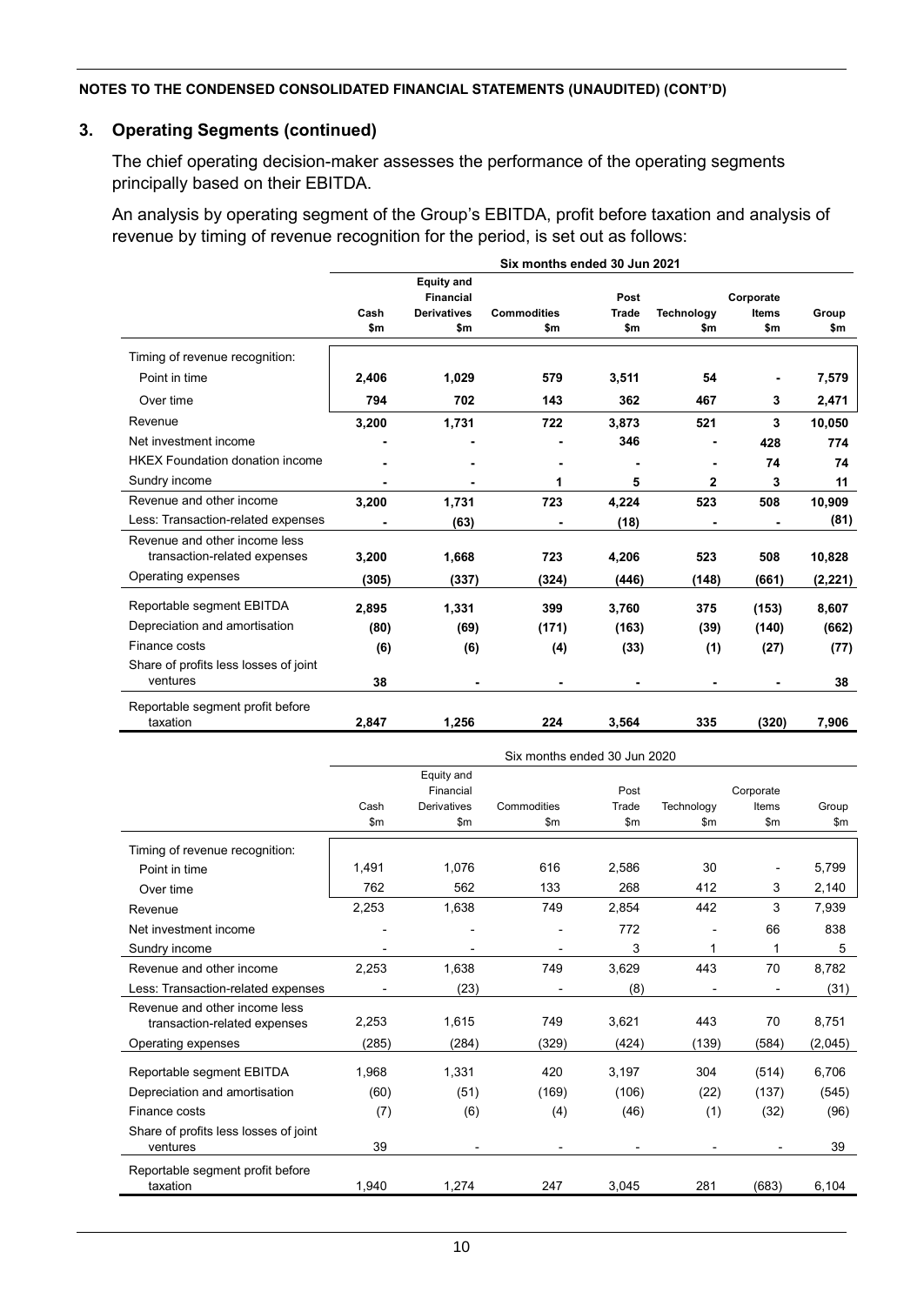## **4. Trading Fees and Trading Tariffs**

|                                                                                               | Six months<br>ended<br>30 Jun 2021<br>\$m | Six months<br>ended<br>30 Jun 2020<br>\$m |
|-----------------------------------------------------------------------------------------------|-------------------------------------------|-------------------------------------------|
| Equity securities traded on the Stock Exchange and through Stock Connect                      | 2,392                                     | 1,479                                     |
| DWs, CBBCs and warrants traded on the Stock Exchange                                          | 412                                       | 329                                       |
| Futures and options contracts traded on the Stock Exchange and<br>the Futures Exchange        | 795                                       | 949                                       |
| Base, ferrous, and precious metals futures and options contracts<br>traded on the LME and QME | 525                                       | 573                                       |
|                                                                                               | 4.124                                     | 3.330                                     |

## **5. Net Investment Income**

|                                                                                                                                                                       | <b>Six months</b><br>ended | Six months<br>ended |
|-----------------------------------------------------------------------------------------------------------------------------------------------------------------------|----------------------------|---------------------|
|                                                                                                                                                                       | 30 Jun 2021                | 30 Jun 2020         |
|                                                                                                                                                                       | \$m                        | \$m                 |
| Gross interest income from financial assets measured at amortised cost                                                                                                | 438                        | 1,311               |
| Gross interest income from financial assets measured at fair value                                                                                                    |                            |                     |
| through other comprehensive income                                                                                                                                    | 21                         | 32                  |
| Interest rebates to Participants                                                                                                                                      | (22)                       | (329)               |
| Net interest income                                                                                                                                                   | 437                        | 1,014               |
| Net gains/(losses) on financial assets mandatorily measured at<br>fair value through profit or loss and financial liabilities at fair<br>value through profit or loss |                            |                     |
| - collective investment schemes                                                                                                                                       | 321                        | (138)               |
| - other investments                                                                                                                                                   | 4                          |                     |
|                                                                                                                                                                       | 325                        | (138)               |
| Others                                                                                                                                                                | 12                         | (38)                |
| Net investment income                                                                                                                                                 | 774                        | 838                 |

## **6. Transaction-related Expenses**

Transaction-related expenses comprise of license fees, bank charges and other costs which directly vary with trading and clearing transactions.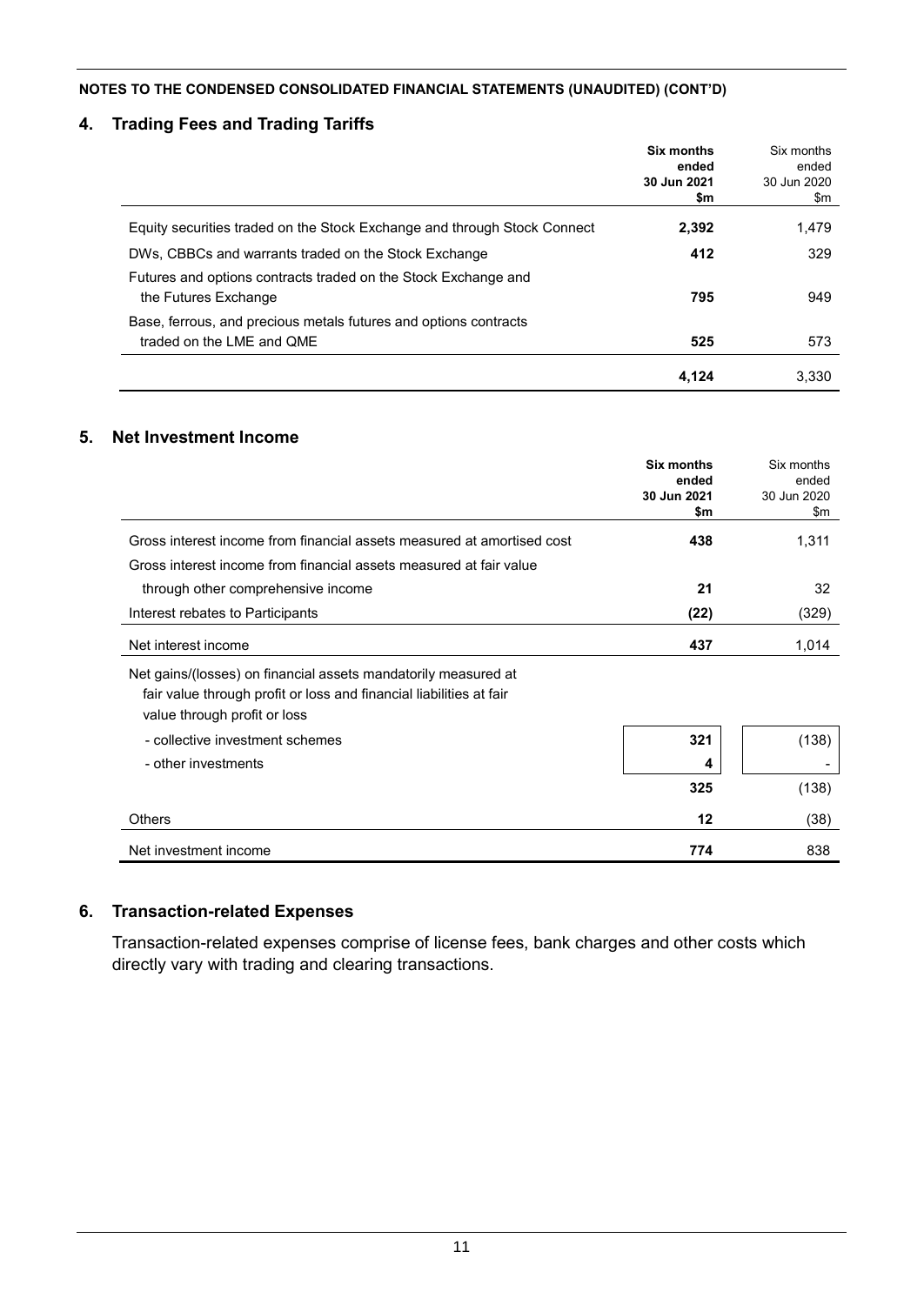#### **7. Staff Costs and Related Expenses**

|                                                                | Six months<br>ended<br>30 Jun 2021<br>\$m | Six months<br>ended<br>30 Jun 2020<br>\$m |
|----------------------------------------------------------------|-------------------------------------------|-------------------------------------------|
| Salaries and other short-term employee benefits                | 1,261                                     | 1,174                                     |
| Employee share-based compensation benefits of HKEX Share Award |                                           |                                           |
| Scheme (Share Award Scheme)                                    | 137                                       | 135                                       |
| <b>Termination benefits</b>                                    | 6                                         |                                           |
| Retirement benefit costs (note (a))                            | 91                                        | 88                                        |
|                                                                | 1,495                                     | 1,398                                     |

(a) The Group has sponsored a defined contribution provident fund scheme (ORSO Plan) and a Mandatory Provident Fund scheme (MPF Scheme) for the benefits of its employees in Hong Kong. The Group has also sponsored a defined contribution pension scheme for all employees of LME and LME Clear (LME Pension Scheme), and has joined defined contribution retirement schemes arranged by local government labour and security authorities for employees of its PRC subsidiaries and representative office (PRC Retirement Schemes). The retirement benefit costs charged to the condensed consolidated income statement represent contributions paid and payable by the Group to the ORSO Plan, the MPF Scheme, the LME Pension Scheme, the PRC Retirement Schemes and related fees.

#### **8. Finance Costs**

|                                                     | Six months<br>ended<br>30 Jun 2021<br>\$m | Six months<br>ended<br>30 Jun 2020<br>\$m |
|-----------------------------------------------------|-------------------------------------------|-------------------------------------------|
| Interest on borrowings                              | 2                                         | 3                                         |
| Interest on lease liabilities                       | 41                                        | 46                                        |
| Banking facility commitment fees                    | 26                                        | 26                                        |
| Negative interest on Euro and Japanese Yen deposits | 8                                         | 21                                        |
|                                                     | 77                                        | 96                                        |

#### **9. Taxation**

Taxation charge in the condensed consolidated income statement represents:

|                                     | Six months<br>ended<br>30 Jun 2021 | Six months<br>ended<br>30 Jun 2020 |
|-------------------------------------|------------------------------------|------------------------------------|
|                                     | \$m                                | \$m                                |
| Current tax - Hong Kong Profits Tax | 1,080                              | 724                                |
| Current tax - Overseas Tax          | 99                                 | 104                                |
| Total current tax                   | 1,179                              | 828                                |
| Deferred tax (note (b))             | 138                                | 42                                 |
| Taxation charge                     | 1,317                              | 870                                |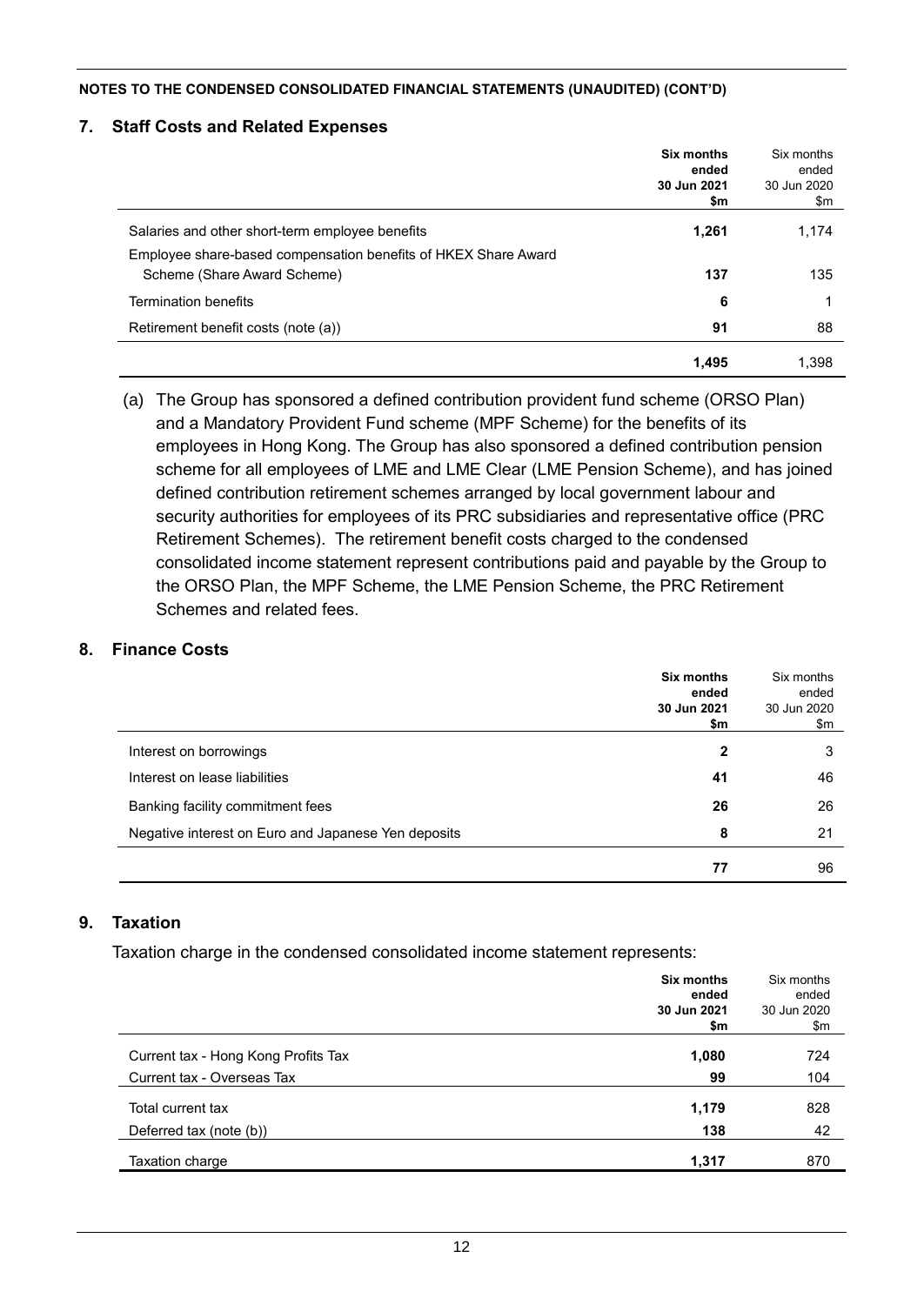### **9. Taxation (continued)**

- (a) Hong Kong Profits Tax has been provided at the rate of 16.5 per cent (2020: 16.5 per cent) and overseas profits tax at the rates of taxation prevailing in the countries in which the Group operates, with the average corporation tax rate applicable to the subsidiaries in the UK being 19 per cent (2020: 19 per cent).
- (b) Through the enactment of the Finance Act 2021 in June 2021, the UK Corporate Tax rate would increase from 19 per cent to 25 per cent from 1 April 2023. As a result, a one-off deferred tax charge on acquired LME intangible assets of \$160 million was recognised during the six months ended 30 June 2021 (2020: \$61 million deferred tax charge was recognised as the UK Corporate Tax rate remained at 19 per cent from 1 April 2020 instead of reducing to 17 per cent as previously enacted).

### **10. Earnings Per Share**

The calculation of the basic and diluted earnings per share is as follows:

(a) Basic earnings per share

|                                                             | <b>Six months</b> | Six months  |
|-------------------------------------------------------------|-------------------|-------------|
|                                                             | ended             | ended       |
|                                                             | 30 Jun 2021       | 30 Jun 2020 |
| Profit attributable to shareholders (\$m)                   | 6,610             | 5,233       |
| Weighted average number of shares in issue                  |                   |             |
| less shares held for Share Award Scheme (in '000)           | 1,265,672         | 1,260,758   |
| Basic earnings per share (\$)                               | 5.22              | 4.15        |
| Diluted earnings per share                                  |                   |             |
|                                                             | Six months        | Six months  |
|                                                             | ended             | ended       |
|                                                             | 30 Jun 2021       | 30 Jun 2020 |
| Profit attributable to shareholders (\$m)                   | 6,610             | 5,233       |
| Weighted average number of shares in issue                  |                   |             |
| less shares held for Share Award Scheme (in '000)           | 1,265,672         | 1,260,758   |
| Effect of shares awarded under Share Award Scheme (in '000) | 1,879             | 3,172       |
| Weighted average number of shares for the purpose           |                   |             |
| of calculating diluted earnings per share (in '000)         | 1,267,551         | 1,263,930   |
| Diluted earnings per share (\$)                             | 5.21              | 4.14        |

## **11. Dividends**

|                                                                        | <b>Six months</b><br>ended<br>30 Jun 2021<br>\$m | Six months<br>ended<br>30 Jun 2020<br>\$m |
|------------------------------------------------------------------------|--------------------------------------------------|-------------------------------------------|
| Interim dividend declared of \$4.69 (2020: \$3.71) per share at 30 Jun | 5.946                                            | 4.704                                     |
| Less: Dividend for shares held by Share Award Scheme at 30 Jun         | (12)                                             | (12)                                      |
|                                                                        | 5.934                                            | 4,692                                     |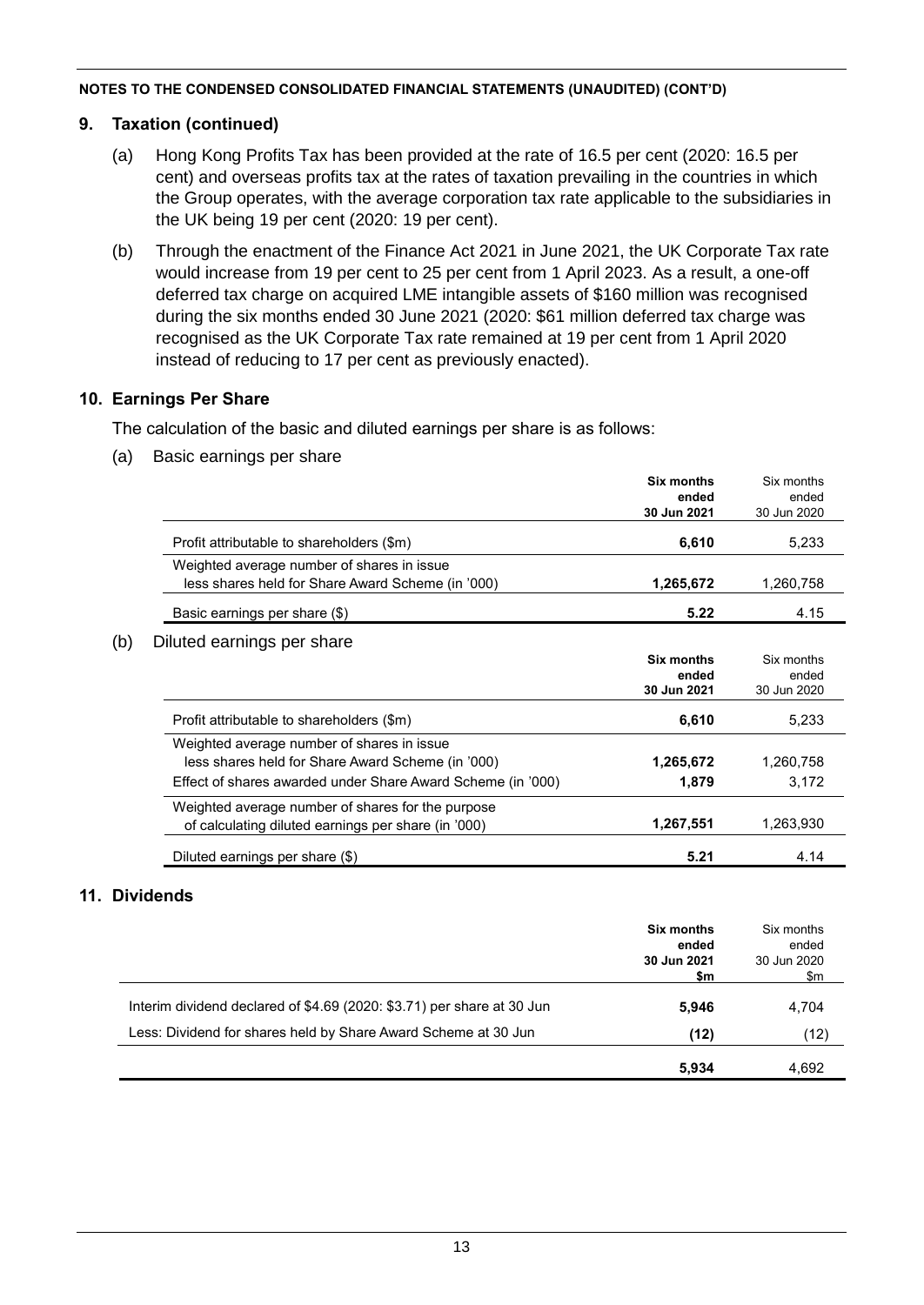#### **12. Financial Assets**

|                                                                            | At<br>30 Jun 2021<br>\$m | At<br>31 Dec 2020<br>\$m |
|----------------------------------------------------------------------------|--------------------------|--------------------------|
| Cash and cash equivalents                                                  | 154,621                  | 157,996                  |
| Financial assets measured at fair value through profit or loss             | 130,607                  | 100,597                  |
| Financial assets measured at fair value through other comprehensive income | 8,288                    | 7.942                    |
| Financial assets measured at amortised cost                                | 64,673                   | 62,688                   |
|                                                                            | 358,189                  | 329,223                  |

The Group's financial assets comprised financial assets of cash prepayments and collateral for A shares (Cash for A shares), Corporate Funds, Margin Funds, Clearing House Funds and metals derivatives contracts as follows:

|                                                                            | At<br>30 Jun 2021<br>\$m | At<br>31 Dec 2020<br>\$m |
|----------------------------------------------------------------------------|--------------------------|--------------------------|
| Cash for A shares (note (a))                                               |                          |                          |
| Cash and cash equivalents                                                  |                          | 6,212                    |
| <b>Corporate Funds</b>                                                     |                          |                          |
| Cash and cash equivalents (note (b))                                       | 11,416                   | 10,753                   |
| Financial assets measured at fair value through profit or loss             | 9,180                    | 7,713                    |
| Financial assets measured at amortised cost (note (b))                     | 13,915                   | 15,281                   |
|                                                                            | 34,511                   | 33,747                   |
| Margin Funds <sup>1</sup>                                                  |                          |                          |
| Cash and cash equivalents                                                  | 123,574                  | 122,184                  |
| Financial assets measured at fair value through other comprehensive income | 5,554                    | 5,538                    |
| Financial assets measured at amortised cost                                | 50,758                   | 47,407                   |
|                                                                            | 179,886                  | 175,129                  |
| Clearing House Funds (note 17)                                             |                          |                          |
| Cash and cash equivalents                                                  | 19,631                   | 18,847                   |
| Financial assets measured at fair value through other comprehensive income | 2,734                    | 2,404                    |
|                                                                            | 22,365                   | 21,251                   |
| Metals derivatives contracts                                               |                          |                          |
| Financial assets measured at fair value through profit or loss (note (d))  | 121,427                  | 92,884                   |
|                                                                            | 358,189                  | 329,223                  |

1 Excludes Settlement Reserve Fund and Settlement Guarantee Fund paid to China Securities Depository and Clearing Corporation Limited (ChinaClear) and margin receivable from Clearing Participants of \$11,474 million (31 December 2020: \$11,879 million), which are included in accounts receivable, prepayments and deposits. If such amounts are included, total Margin Funds would be \$191,360 million (31 December 2020: \$187,008 million) (note 15).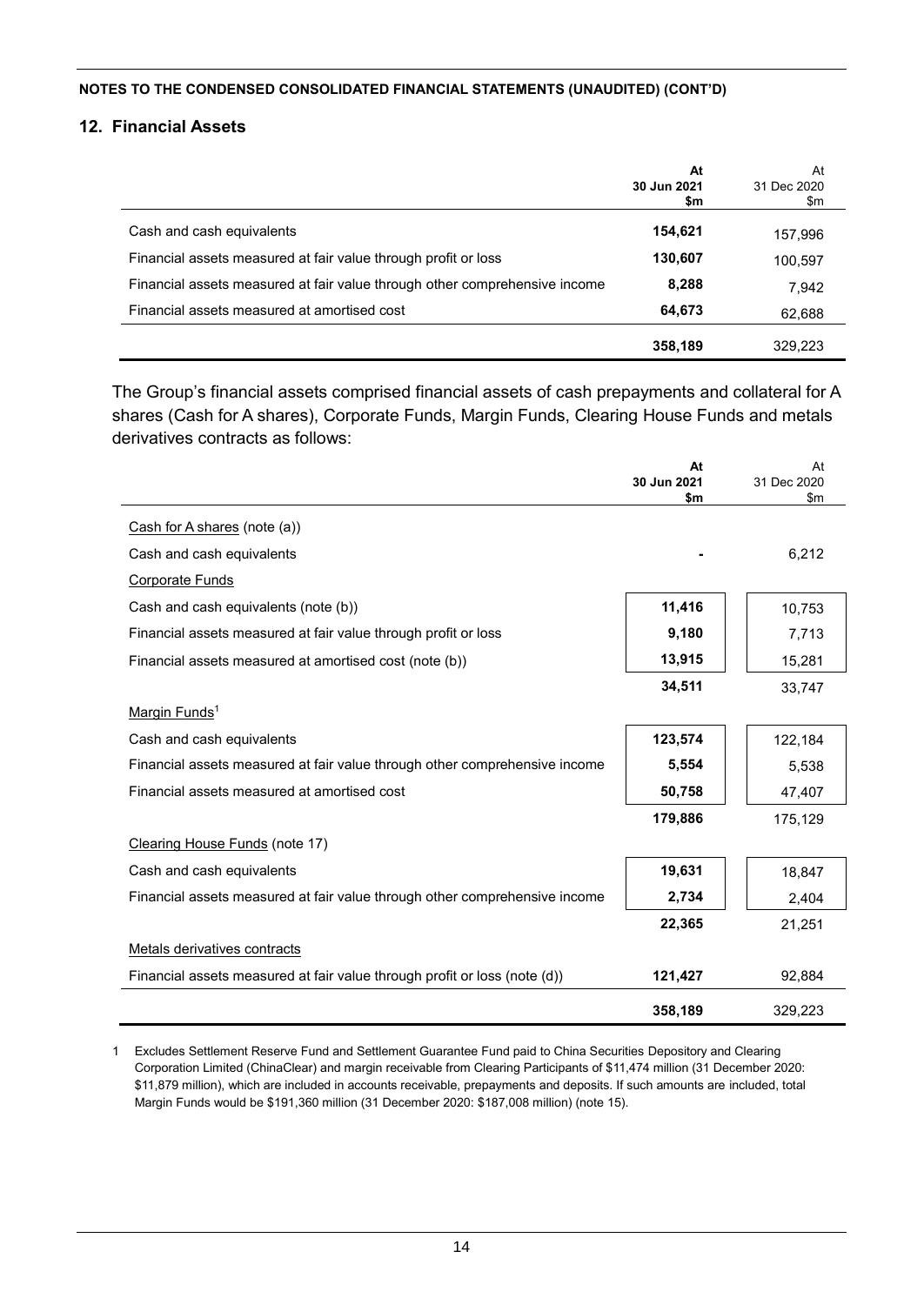## **12. Financial Assets (continued)**

The expected maturity dates of the financial assets are analysed as follows:

|                      |                                |                        |                                   | At 30 Jun 2021                                      |              |         |                         |                 |                            | At 31 Dec 2020                     |                    |         |
|----------------------|--------------------------------|------------------------|-----------------------------------|-----------------------------------------------------|--------------|---------|-------------------------|-----------------|----------------------------|------------------------------------|--------------------|---------|
|                      | Cash<br>for<br><b>A</b> shares | Margin<br><b>Funds</b> | Clearing<br>House<br><b>Funds</b> | <b>Metals</b><br>derivatives Corporate<br>contracts | <b>Funds</b> | Total   | Cash<br>for<br>A shares | Margin<br>Funds | Clearing<br>House<br>Funds | Metals<br>derivatives<br>contracts | Corporate<br>Funds | Total   |
|                      | \$m                            | \$m                    | \$m                               | \$m                                                 | \$m          | \$m     | \$m                     | \$m             | \$m\$                      | \$m                                | \$m                | \$m     |
| Within twelve months |                                | $-179.886$             | 22,365                            | 121,427                                             | 33,272       | 356,950 | 6,212                   | 175.129         | 21.251                     | 92,884                             | 33,132             | 328,608 |
| Over twelve months   | ۰                              |                        | $\blacksquare$                    | ٠                                                   | 1,239        | 1,239   | ٠                       | ۰               | ٠                          | ٠                                  | 615                | 615     |
|                      |                                | 179.886                | 22,365                            | 121,427                                             | 34,511       | 358.189 | 6.212                   | 175.129         | 21.251                     | 92.884                             | 33.747             | 329,223 |

## (a) Cash for A shares includes:

- (i) Renminbi (RMB) cash prepayments received by HKSCC from its Clearing Participants for releasing their allocated A shares on the trade day. Such prepayments will be used to settle HKSCC's Continuous Net Settlement (CNS) obligations payable on the next business day; and
- (ii) Hong Kong Dollar/ United States Dollar cash collateral received by HKSCC from its Clearing Participants for releasing their allocated A shares on the trade day. Such collateral will be refunded to the Clearing Participants when they settle their RMB CNS obligations on the next business day.
- (b) At 30 June 2021, cash and cash equivalents of Corporate Funds of \$478 million (31 December 2020: \$311 million) and financial assets measured at amortised cost of Corporate Funds of \$609 million (31 December 2020: \$930 million) were solely used to support Skin-in-the-Game and default fund credits for HKSCC Guarantee Fund, SEOCH Reserve Fund and HKCC Reserve Fund (note 17(a)).
- (c) The cash and cash equivalents of Margin Funds, Clearing House Funds, Corporate Funds reserved for supporting Skin-in-the-Game and default fund credits of Clearing House Funds (note (b)), and Cash for A shares are held for specific purposes and cannot be used by the Group to finance other activities. These balances are not included in cash and cash equivalents of the Group for cash flow purpose in the condensed consolidated statement of cash flows.
- (d) Metals derivatives contracts represent the fair value of outstanding base, ferrous, and precious metals futures and options contracts cleared through LME Clear that do not qualify for netting under HKAS 32: Financial Instruments: Presentation, where LME Clear is acting in its capacity as a central counterparty to the contracts traded on the LME. A corresponding amount has been recognised under financial liabilities at fair value through profit or loss (note 14).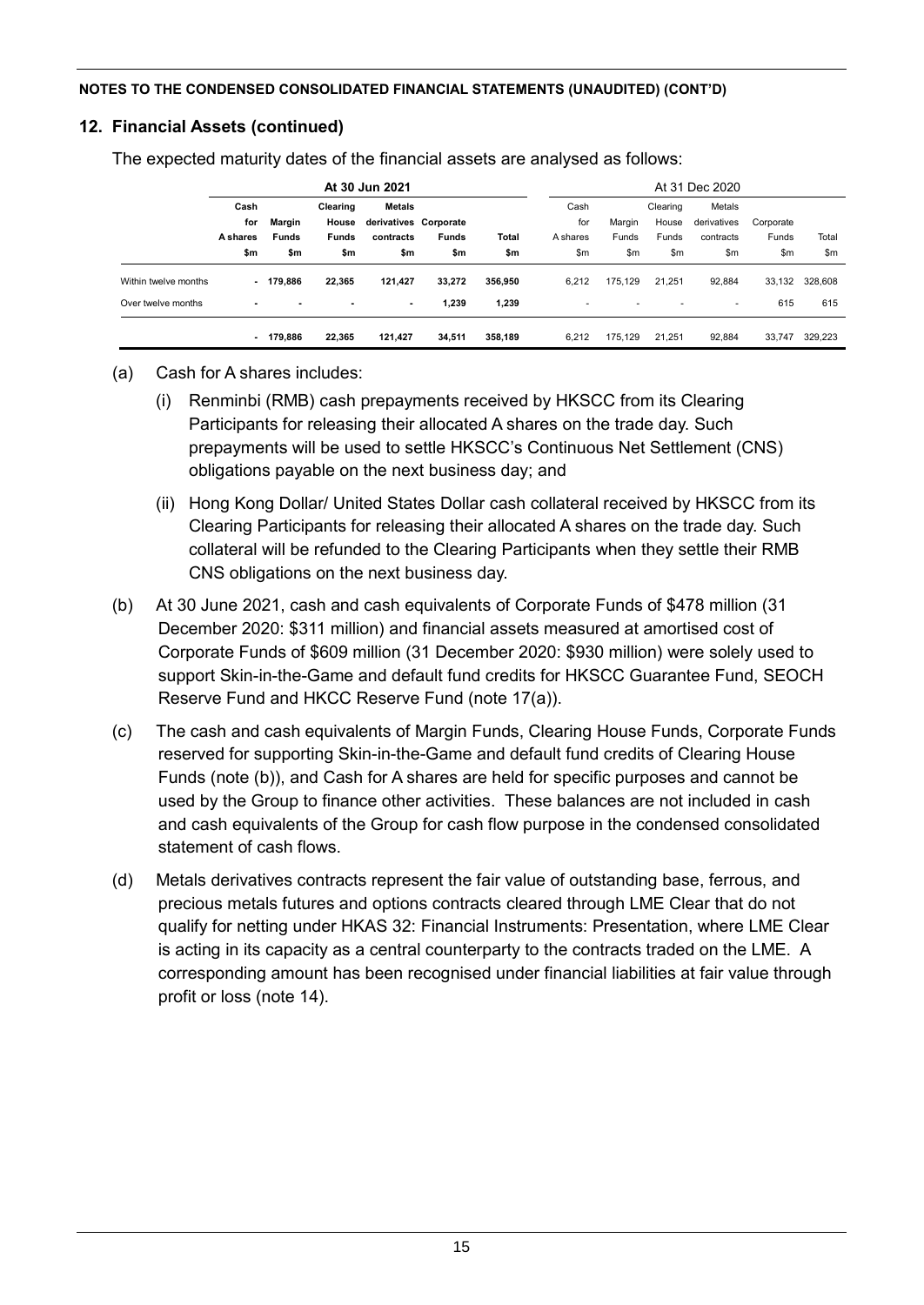### **13. Accounts Receivable, Prepayments and Deposits**

|                                                                        | At<br>30 Jun 2021<br>\$m | At<br>31 Dec 2020<br>\$m |
|------------------------------------------------------------------------|--------------------------|--------------------------|
| The breakdown of accounts receivable, prepayments and deposits, net of |                          |                          |
| provision for impairment losses, are as follows:                       |                          |                          |
| CNS money obligations receivable                                       | 13,958                   | 32,910                   |
| Settlement Reserve Fund and Settlement Guarantee Fund held             |                          |                          |
| by ChinaClear                                                          | 11,420                   | 11,862                   |
| Other receivables, prepayments and deposits                            | 1,922                    | 2,308                    |
|                                                                        | 27,300                   | 47,080                   |

CNS money obligations receivable mature within two days after the trade date. The balance of Settlement Reserve Fund and Settlement Guarantee Fund with ChinaClear is rebalanced on a monthly basis. Fees receivable are due immediately or up to 60 days depending on the type of services rendered. The majority of the remaining accounts receivable, prepayments and deposits were due within three months.

### **14. Financial Liabilities at Fair Value through Profit or Loss**

|                                                                                                  | At<br>30 Jun 2021<br>\$m | At<br>31 Dec 2020<br>\$m |
|--------------------------------------------------------------------------------------------------|--------------------------|--------------------------|
| Held by LME Clear in its capacity as a central counterparty<br>Derivative financial instruments: |                          |                          |
| - base, ferrous, and precious metals futures and options                                         |                          |                          |
| contracts cleared through LME Clear (note 12(d))                                                 | 121.427                  | 92.884                   |

## **15. Margin Deposits, Mainland Security and Settlement Deposits, and Cash Collateral from Clearing Participants**

|                                                                      | At<br>30 Jun 2021<br>\$m | At<br>31 Dec 2020<br>\$m |
|----------------------------------------------------------------------|--------------------------|--------------------------|
| Margin deposits, Mainland security and settlement deposits, and cash |                          |                          |
| collateral from Clearing Participants comprised:                     |                          |                          |
| <b>SEOCH Clearing Participants' margin deposits</b>                  | 18,701                   | 16.873                   |
| <b>HKCC Clearing Participants' margin deposits</b>                   | 51,818                   | 59,422                   |
| HKSCC Clearing Participants' margin deposits, Mainland security      |                          |                          |
| and settlement deposits, and cash collateral                         | 25,350                   | 27,111                   |
| OTC Clear Clearing Participants' margin deposits                     | 7,280                    | 6.899                    |
| LME Clear Clearing Participants' margin deposits                     | 88,211                   | 76,703                   |
|                                                                      | 191,360                  | 187.008                  |

#### **16. Accounts Payable, Accruals and Other Liabilities**

The Group's accounts payable, accruals and other liabilities mainly represent the Group's CNS money obligations payable, which accounted for 82 per cent (31 December 2020: 91 per cent) of the total accounts payable, accruals and other liabilities. CNS money obligations payable mature within two days after the trade date. The majority of the remaining accounts payable, accruals and other liabilities would mature within three months.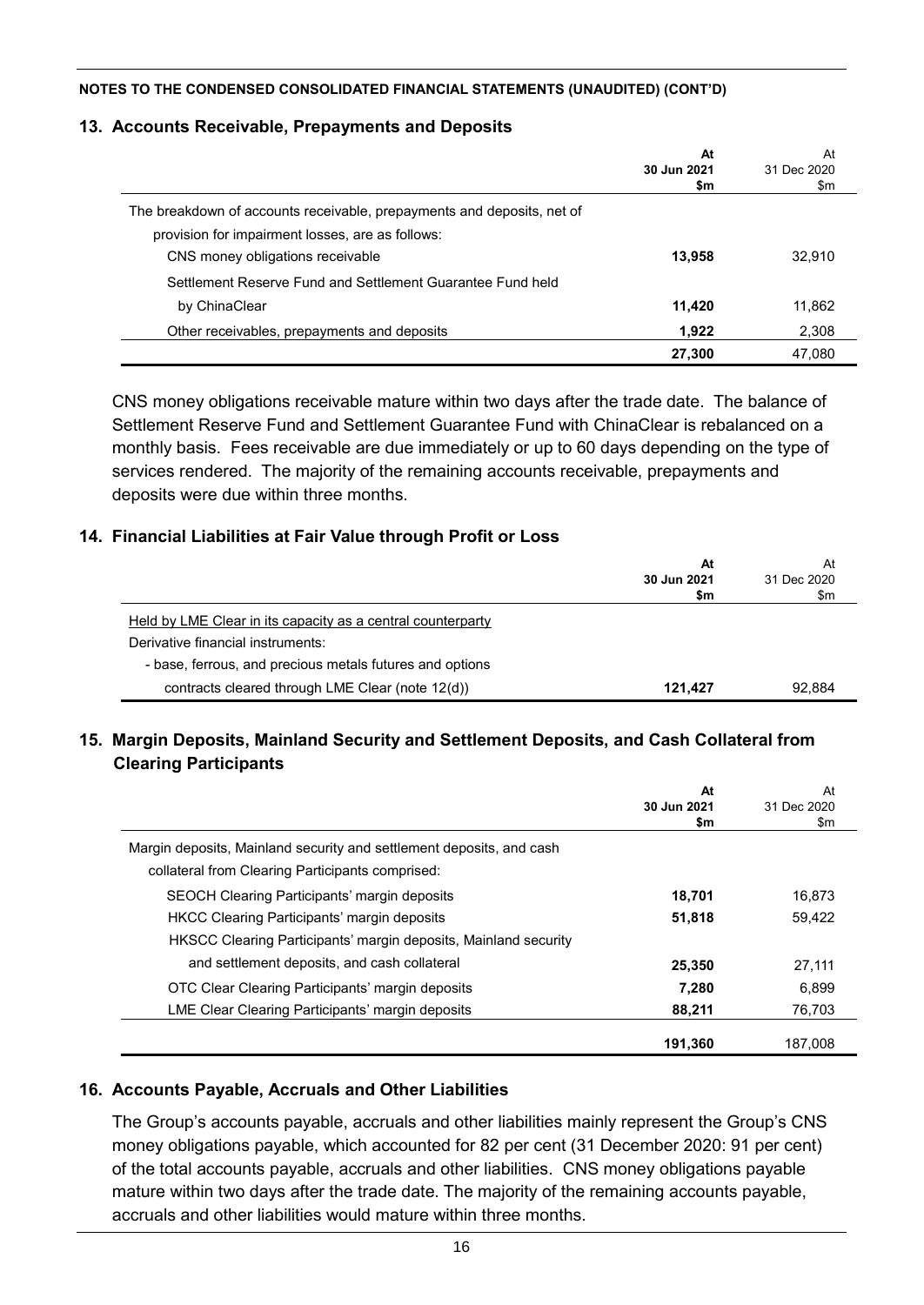### **17. Clearing House Funds**

|                                                                                                                   | At<br>30 Jun 2021 | At<br>31 Dec 2020 |
|-------------------------------------------------------------------------------------------------------------------|-------------------|-------------------|
|                                                                                                                   | \$m               | \$m               |
| The Clearing House Funds comprised:                                                                               |                   |                   |
| Clearing Participants' cash contributions                                                                         | 21,501            | 20,439            |
| Contribution to OTC Clear Rates and FX Guarantee Resources                                                        | 156               | 156               |
| Clearing House Funds reserves (note 21)                                                                           | 622               | 628               |
|                                                                                                                   | 22,279            | 21,223            |
| The Clearing House Funds were invested in the following instruments<br>for managing the obligations of the Funds: |                   |                   |
| Financial assets of Clearing House Funds (note 12)                                                                | 22,365            | 21,251            |
| Less: Other financial liabilities of Clearing House Funds                                                         | (86)              | (28)              |
|                                                                                                                   | 22,279            | 21,223            |
| The Clearing House Funds comprised the following Funds:                                                           |                   |                   |
| <b>HKSCC Guarantee Fund</b>                                                                                       | 3,429             | 5,667             |
| <b>SEOCH Reserve Fund</b>                                                                                         | 2,207             | 909               |
| <b>HKCC Reserve Fund</b>                                                                                          | 1,475             | 1,205             |
| OTC Clear Rates and FX Guarantee Fund                                                                             | 2,758             | 2.730             |
| OTC Clear Rates and FX Guarantee Resources                                                                        | 171               | 171               |
| <b>LME Clear Default Fund</b>                                                                                     | 12,239            | 10,541            |
|                                                                                                                   | 22,279            | 21,223            |

(a) Contributions by HKSCC, SEOCH and HKCC to their respective default funds (Skin-in-the-Game) are set at 10 per cent of the size of the respective funds, and such contributions, together with default fund credits granted to HKSCC and HKCC Participants, are included in Corporate Funds. At 30 June 2021, the Skin-in-the-Game and default fund credits amounted to \$1,087 million (31 December 2020: \$1,241 million) (note 12(b)).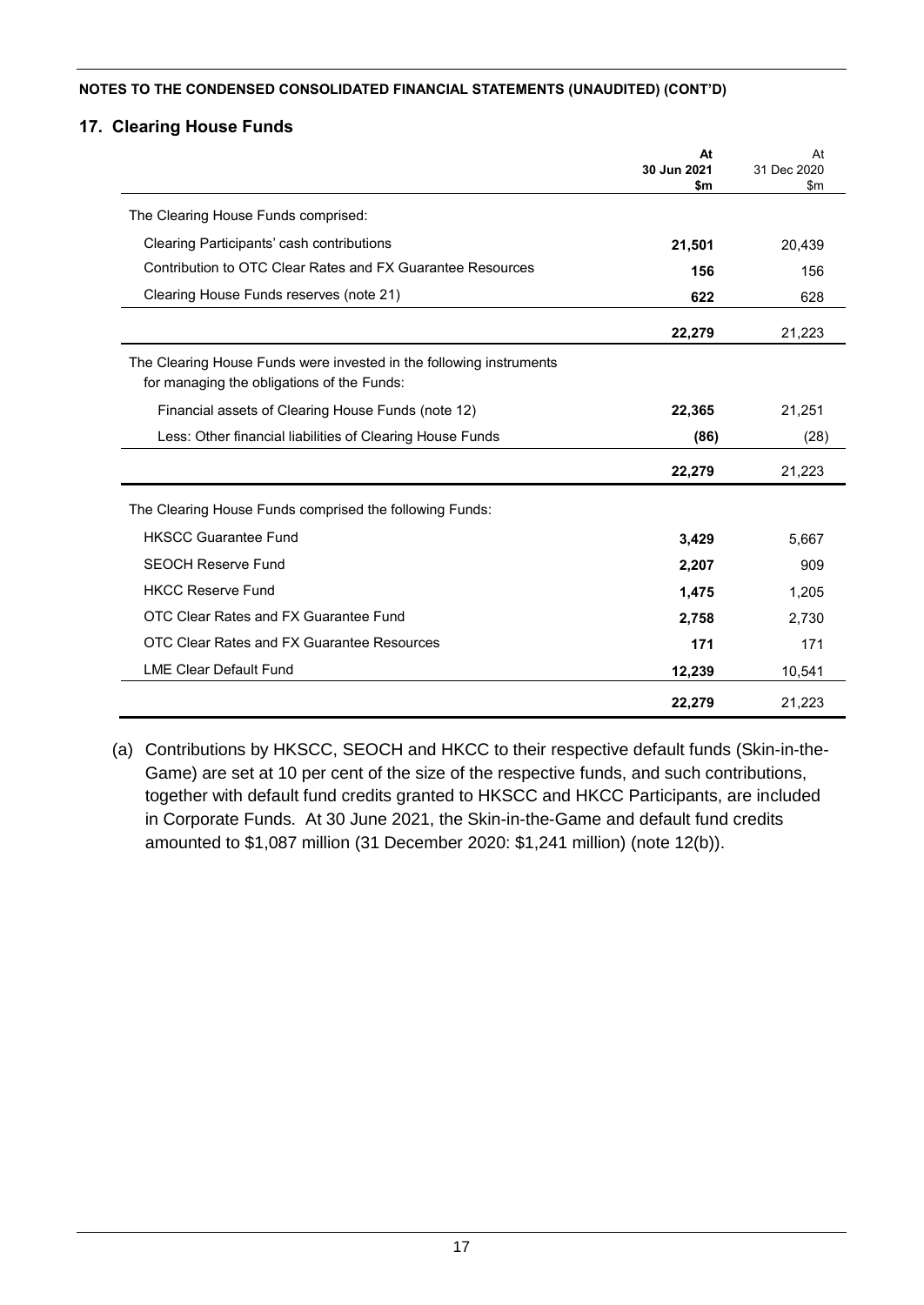### **18. Borrowings**

|                                                  | At<br>30 Jun 2021<br>\$m | At<br>31 Dec 2020<br>\$m |
|--------------------------------------------------|--------------------------|--------------------------|
| Written put options to non-controlling interests | 425                      | 423                      |
| Analysed as:                                     |                          |                          |
| Non-current liabilities                          | 85                       | 83                       |
| <b>Current liabilities</b>                       | 340                      | 340                      |
|                                                  | 425                      | 423                      |

During the six months ended 30 June 2021, none of the written put options was exercised.

## **19. Share Capital and Shares Held for Share Award Scheme**

Issued and fully paid – ordinary shares with no par:

|                                                    | Number of<br>shares<br>'000' | Number of<br>shares held<br>for<br><b>Share Award</b><br><b>Scheme</b><br>000' | <b>Share</b><br>capital<br>\$m | <b>Shares held</b><br>for<br><b>Share Award</b><br><b>Scheme</b><br>\$m | <b>Total</b><br>\$m |
|----------------------------------------------------|------------------------------|--------------------------------------------------------------------------------|--------------------------------|-------------------------------------------------------------------------|---------------------|
| At 1 Jan 2020                                      | 1,261,201                    | (3,274)                                                                        | 30,449                         | (770)                                                                   | 29,679              |
| Shares issued in lieu of cash dividends (note (a)) | 6,636                        | (45)                                                                           | 1,438                          | (10)                                                                    | 1,428               |
| Shares purchased for Share Award Scheme (note (b)) | $\blacksquare$               | (84)                                                                           |                                | (31)                                                                    | (31)                |
| Vesting of shares of Share Award Scheme (note (c)) |                              | 1,420                                                                          | 4                              | 326                                                                     | 330                 |
| At 31 Dec 2020                                     | 1,267,837                    | (1,983)                                                                        | 31,891                         | (485)                                                                   | 31,406              |
| At 1 Jan 2021                                      | 1,267,837                    | (1,983)                                                                        | 31,891                         | (485)                                                                   | 31,406              |
| Shares purchased for Share Award Scheme (note (b)) |                              | (697)                                                                          |                                | (331)                                                                   | (331)               |
| Vesting of shares of Share Award Scheme (note (c)) | ۰                            | 22                                                                             | ٠                              | 9                                                                       | 9                   |
| At 30 Jun 2021                                     | 1,267,837                    | (2,658)                                                                        | 31,891                         | (807)                                                                   | 31,084              |

- (a) In April 2020, 6,635,576 new fully paid HKEX shares were issued and allotted at \$216.70 per share to the shareholders (including 45,127 shares allotted to the Share Award Scheme) who elected to receive HKEX shares in lieu of cash dividends pursuant to the scrip dividend scheme. Following the suspension of the scrip dividend scheme from August 2020, no HKEX shares were issued during the six months ended 30 June 2021.
- (b) During the six months ended 30 June 2021, the Share Award Scheme acquired 697,300 HKEX shares (year ended 31 December 2020: 84,000 shares) through purchases on the open market. The total amount paid to acquire the shares during the period was \$331 million (year ended 31 December 2020: \$31 million).
- (c) During the six months ended 30 June 2021, a total of 22,003 HKEX shares (year ended 31 December 2020: 1,419,931 shares) were vested. The total cost of the vested shares was \$9 million (year ended 31 December 2020: \$326 million). During the year ended 31 December 2020, \$4 million was credited to share capital in respect of vesting of certain shares whose fair values were higher than the costs.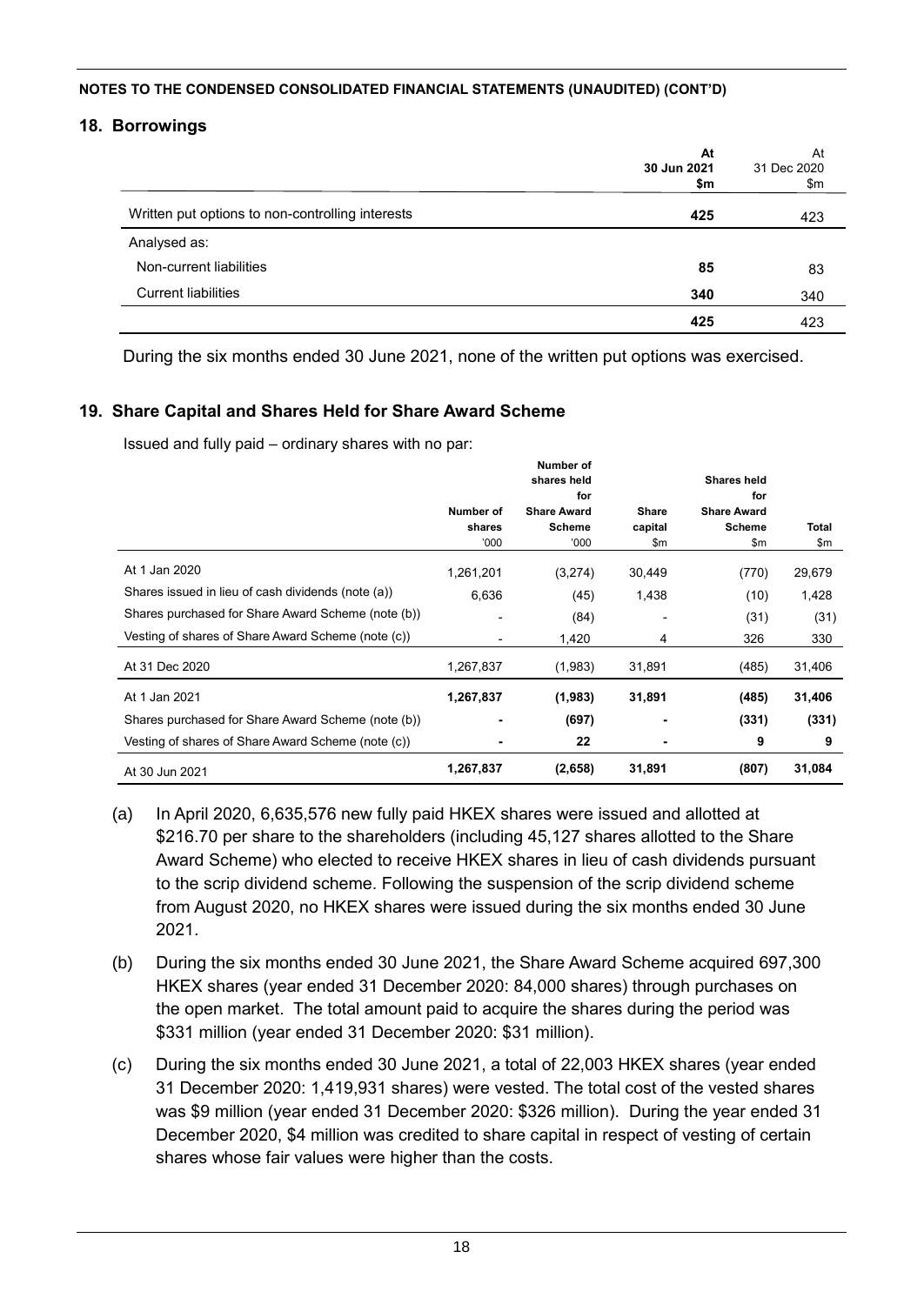#### **20. Employee Share-based Arrangements**

The Group operates the Share Award Scheme as part of the benefits of its employees. It allows shares to be granted to employees under the following two categories of awards:

- (i) Employee Share Awards for all employees of the Group (including the Executive Director); and
- (ii) Senior Executive Awards for selected senior executives of the Group (including the Executive Director).

The employee share-based compensation expenses in relation to the share awards are charged to the condensed consolidated income statement under staff costs over the relevant vesting periods with a corresponding increase in employee share-based compensation reserve.

During the six months ended 30 June 2021, no Senior Executive Awards were granted and details of Employee Share Awards awarded are set out below:

| Date of award | Number of<br>shares<br>awarded | Average<br>fair value<br>per share | <b>Vesting period</b>     |
|---------------|--------------------------------|------------------------------------|---------------------------|
| 13 May 2021   | 600                            | 442.39                             | 31 Mar 2022 - 31 Mar 2023 |
| 13 May 2021   | 727,0881                       | 439.26                             | 9 Dec 2022 - 9 Dec 2023   |
| 2 Jun 2021    | 211,756 <sup>2</sup>           | 484.20                             | 24 May 2022 - 24 May 2023 |

1 261,516 shares were awarded by re-granting the forfeited or unallocated shares held by the Scheme on 13 May 2021.

2 The shares were awarded to HKEX's Chief Executive.

## **21. Designated Reserves**

Designated reserves are segregated for their respective purposes and comprised the following:

|                                                      | At<br>30 Jun 2021<br>\$m | At<br>31 Dec 2020<br>\$m |
|------------------------------------------------------|--------------------------|--------------------------|
| Clearing House Funds reserves (note 17)              |                          |                          |
| - HKSCC Guarantee Fund reserve                       | 175                      | 185                      |
| - SEOCH Reserve Fund reserve                         | 114                      | 113                      |
| - HKCC Reserve Fund reserve                          | 245                      | 244                      |
| - OTC Clear Rates and FX Guarantee Fund reserve      | 73                       | 71                       |
| - OTC Clear Rates and FX Guarantee Resources reserve | 15                       | 15                       |
|                                                      | 622                      | 628                      |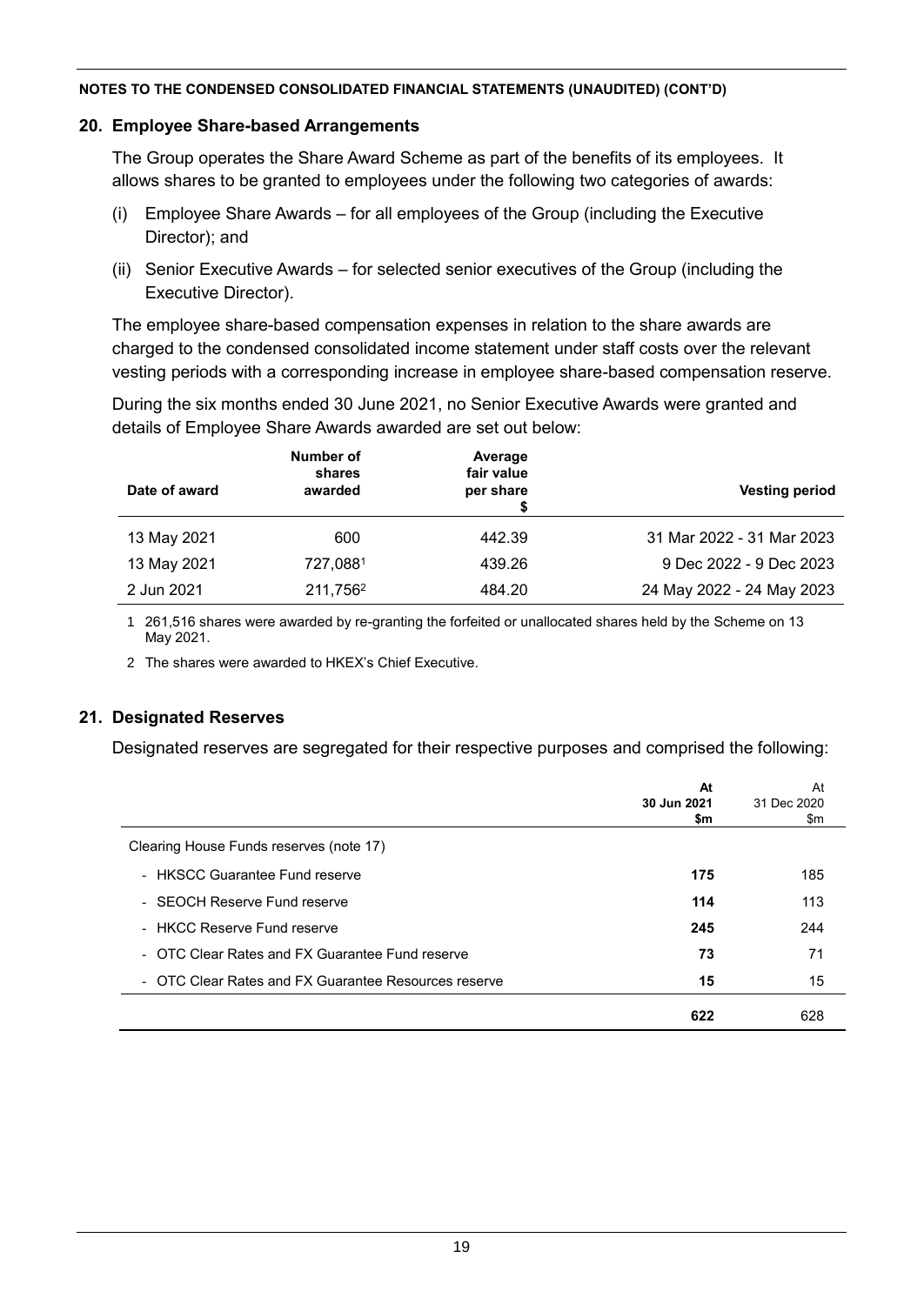## **22. Notes to the Condensed Consolidated Statement of Cash Flows**

Reconciliation of profit before taxation to net cash inflow from principal operating activities:

|                                                                         | <b>Six months</b><br>ended<br>30 Jun 2021<br>\$m | Six months<br>ended<br>30 Jun 2020<br>\$m |
|-------------------------------------------------------------------------|--------------------------------------------------|-------------------------------------------|
| Profit before taxation                                                  | 7,906                                            | 6,104                                     |
| Adjustments for:                                                        |                                                  |                                           |
| Net interest income                                                     | (437)                                            | (1,014)                                   |
| Net fair value (gains)/losses including interest income on financial    |                                                  |                                           |
| assets mandatorily measured at fair value through profit or loss        |                                                  |                                           |
| and financial liabilities at fair value through profit or loss          | (325)                                            | 138                                       |
| Finance costs                                                           | 77                                               | 96                                        |
| Depreciation and amortisation                                           | 662                                              | 545                                       |
| Employee share-based compensation benefits                              | 137                                              | 135                                       |
| Share of profits less losses of joint ventures                          | (38)                                             | (39)                                      |
| Other non-cash adjustments                                              | $12 \,$                                          | 5                                         |
| Net increase in financial assets of Margin Funds                        | (4, 340)                                         | (17, 015)                                 |
| Net increase in financial liabilities of Margin Funds                   | 4,352                                            | 17,022                                    |
| Net increase in Clearing House Fund financial assets                    | (1, 114)                                         | (1,707)                                   |
| Net increase in Clearing House Fund financial liabilities               | 1,120                                            | 1,669                                     |
| Decrease in cash prepayments and collateral for A shares                | 6,212                                            | 1,460                                     |
| Decrease/(increase) in Corporate Funds used for supporting Skin-in-the- |                                                  |                                           |
| Game and default fund credits                                           | 154                                              | (212)                                     |
| Decrease in accounts receivable, prepayments and deposits               | 19,425                                           | 7,423                                     |
| Decrease in other liabilities                                           | (25, 595)                                        | (8,741)                                   |
| Net cash inflow from principal operations                               | 8,208                                            | 5,869                                     |
| Interest received from financial assets measured at amortised cost and  |                                                  |                                           |
| cash and cash equivalents                                               | 438                                              | 1,311                                     |
| Interest paid to Participants                                           | (22)                                             | (329)                                     |
| Income tax paid                                                         | (594)                                            | (1,776)                                   |
| Net cash inflow from principal operating activities                     | 8,030                                            | 5,075                                     |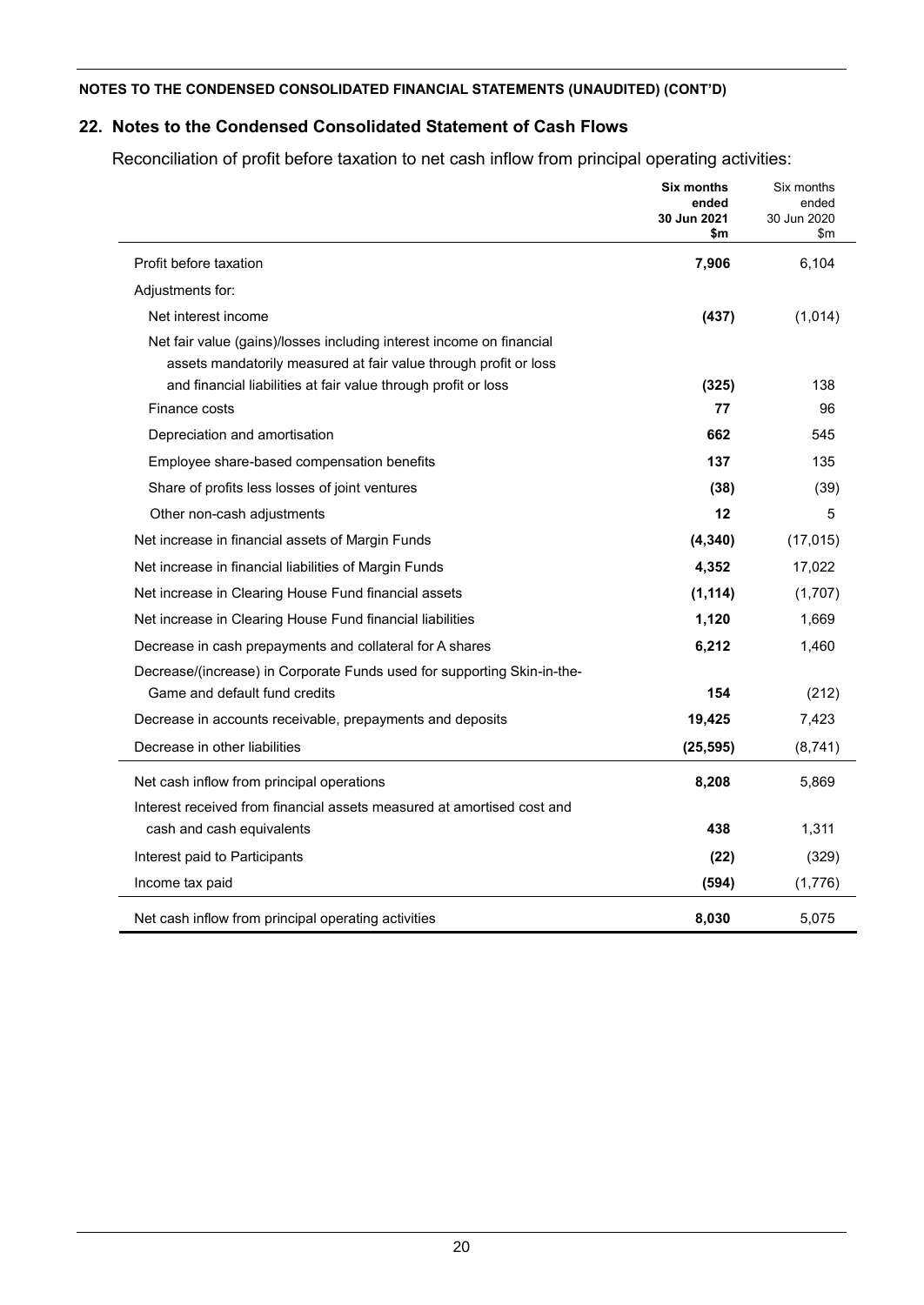## **23. Capital Expenditures and Commitments**

During the six months ended 30 June 2021, the Group incurred capital expenditures of \$536 million (2020: \$519 million).

(a) At 30 June 2021, the Group's commitments in respect of capital expenditure were as follows:

|                                    | At<br>30 Jun 2021<br>\$m | At<br>31 Dec 2020<br>\$m |
|------------------------------------|--------------------------|--------------------------|
| Contracted but not provided for:   |                          |                          |
| - fixed assets                     | 14                       | 15                       |
| - intangible assets                | 189                      | 146                      |
| Authorised but not contracted for: |                          |                          |
| - fixed assets                     | 204                      | 260                      |
| - intangible assets                | 304                      | 469                      |
|                                    | 711                      | 890                      |

## (b) Commitments for investment in an unlisted equity investment

In June 2021, the Group has undertaken to make a further capital injection of \$100 million to Fusion Bank Limited. Upon the completion of this investment in the fourth quarter of 2021, the Group's total investment in Fusion Bank Limited will become \$200 million.

## **24. Contingent Liabilities**

At 30 June 2021, the Group's material contingent liabilities were as follows:

- (a) The Group had a contingent liability in respect of potential calls to be made by the SFC to replenish all or part of compensation less recoveries paid by the Unified Exchange Compensation Fund established under the repealed Securities Ordinance up to an amount not exceeding \$71 million (31 December 2020: \$71 million). Up to 30 June 2021, no calls had been made by the SFC in this connection.
- (b) The Group had undertaken to indemnify the Collector of Stamp Revenue against any underpayment of stamp duty by its Participants of up to \$200,000 for each Participant. In the unlikely event that all of its 628 trading Participants (31 December 2020: 635) covered by the indemnity at 30 June 2021 defaulted, the maximum contingent liability of the Group under the indemnity would amount to \$126 million (31 December 2020: \$127 million).
- (c) HKEX had given an undertaking in favour of HKSCC to contribute up to \$50 million in the event of HKSCC being wound up while it is a wholly-owned subsidiary of HKEX or within one year after HKSCC ceases to be a wholly-owned subsidiary of HKEX, for payment of the liabilities of HKSCC contracted before HKSCC ceases to be a wholly-owned subsidiary of HKEX, and for the costs of winding up.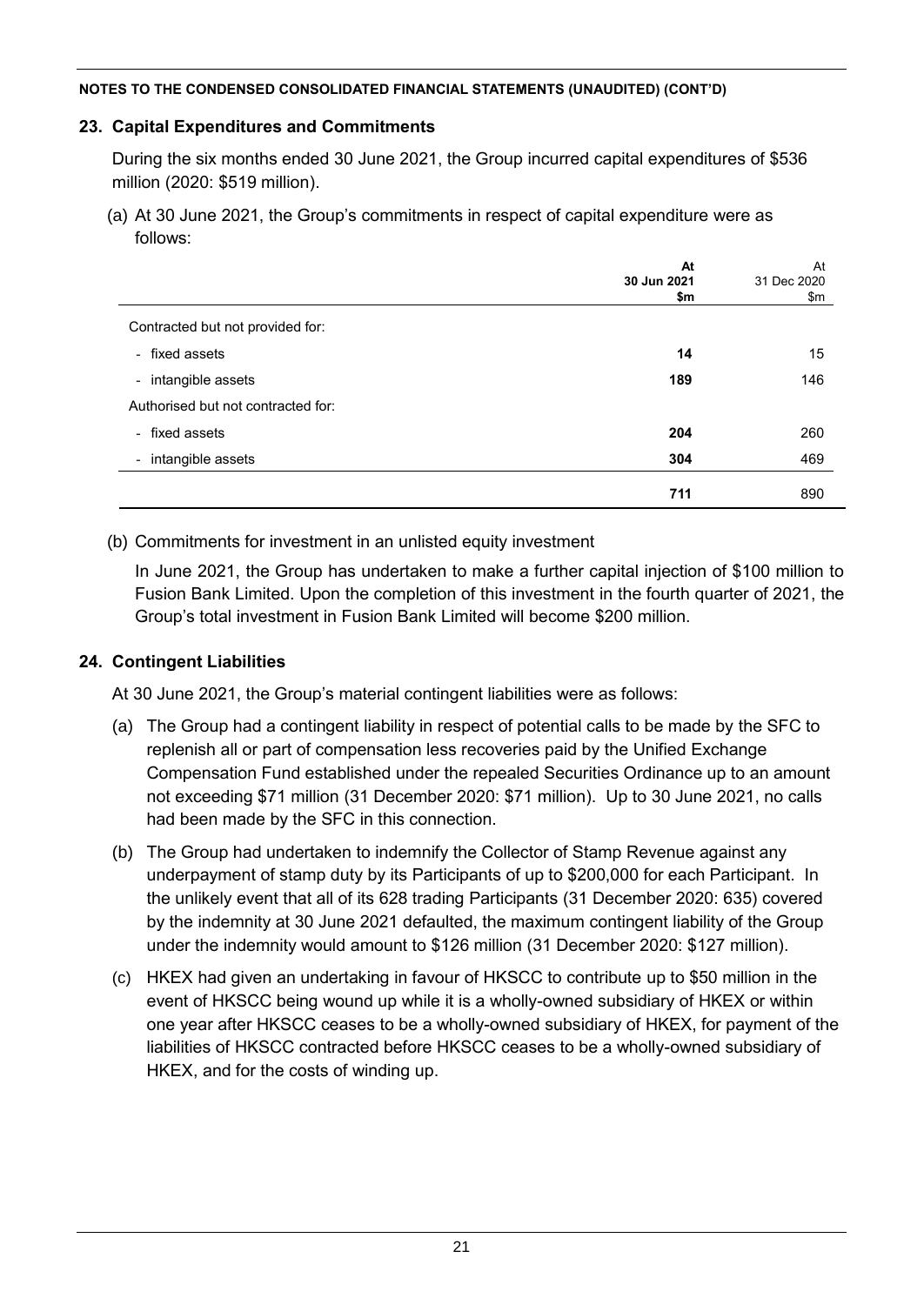## **25. Material Related Party Transactions**

(a) Key management personnel compensation

|                                                 | Six months<br>ended<br>30 Jun 2021<br>\$m | Six months<br>ended<br>30 Jun 2020<br>\$m |
|-------------------------------------------------|-------------------------------------------|-------------------------------------------|
| Salaries and other short-term employee benefits | 60                                        | 63                                        |
| Employee share-based compensation benefits      | 35                                        | 30                                        |
| Retirement benefit costs                        | 3                                         | 4                                         |
|                                                 | 98                                        | 97                                        |

## (b) Post-retirement benefit plans

The Group has sponsored an ORSO Plan and the LME Pension Scheme as its postretirement benefit plans (note 7(a)).

## **26. Pledges of Assets**

LME Clear receives securities, gold bullion and warrants as collateral for margins posted by its Clearing Participants. The total fair value of this collateral was US\$756 million (approximately HK\$5,871 million) at 30 June 2021 (31 December 2020: US\$2,241 million (approximately HK\$17,376 million)). LME Clear is obliged to return this non-cash collateral upon request when the Clearing Participants' collateral obligations have been substituted with cash collateral or otherwise discharged.

LME Clear also holds securities as collateral in respect of its investments in overnight triparty reverse repurchase agreements under which it is obliged to return equivalent securities to the counterparties at maturity of the reverse repurchase agreements. The fair value of this collateral was US\$13,110 million (approximately HK\$101,810 million) at 30 June 2021 (31 December 2020: US\$11,486 million (approximately HK\$89,061 million)).

The above non-cash collateral, which LME Clear is permitted to sell or repledge in the absence of default by the counterparties, was not recorded on the condensed consolidated statement of financial position of the Group at 30 June 2021. Such non-cash collateral, together with certain financial assets amounting to US\$525 million (approximately HK\$4,077 million) at 30 June 2021 (31 December 2020: US\$496 million (approximately HK\$3,845 million)), have been repledged to LME Clear's investment agent and custodian banks under first floating charge and security arrangements for the settlement and depository services they provide in respect of the collateral and investments held. The floating charge could convert to a fixed charge in the event of contract termination, or default or insolvency of LME Clear.

## **27. Capital Management**

At 30 June 2021, the Group had set aside \$4,000 million (31 December 2020: \$4,000 million) of shareholders' funds for the purpose of supporting the risk management regime of the clearing houses in their roles as central counterparties, of which \$2,160 million (31 December 2020: \$2,160 million) had been injected into HKSCC, SEOCH and HKCC as share capital.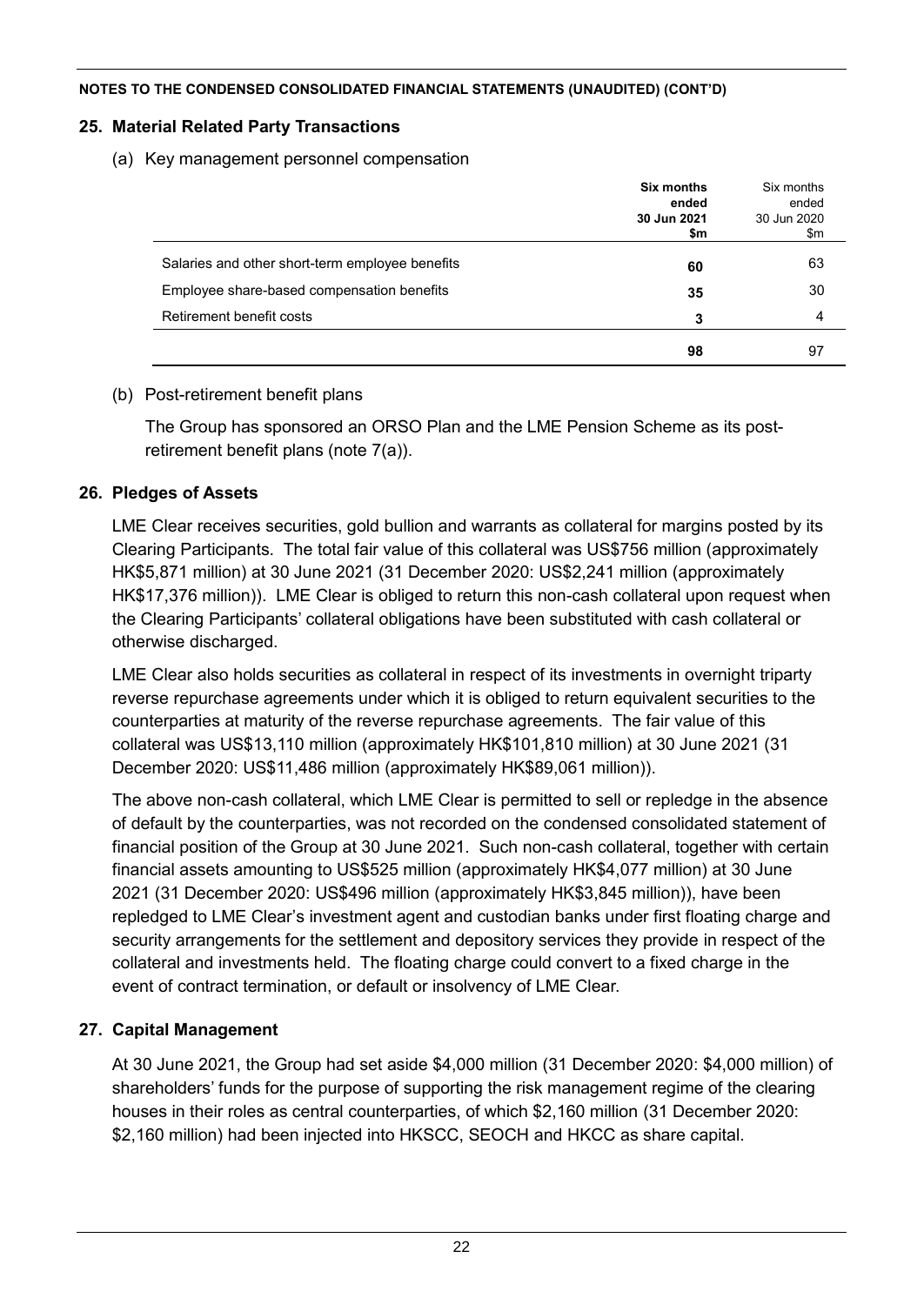### **28. Fair Value of Financial Assets and Financial Liabilities**

(a) Financial assets and financial liabilities carried at fair value

The following tables present the carrying values of financial assets and financial liabilities measured at fair value according to the levels of the fair value hierarchy defined in HKFRS 13: Fair Value Measurement, with the fair value of each financial asset and financial liability categorised based on the lowest level of input that is significant to that fair value measurement. The levels are defined as follows:

- Level 1: fair values measured using quoted prices (unadjusted) in active markets for identical assets or liabilities.
- Level 2: fair values measured using valuation techniques in which all significant inputs other than quoted prices included within Level 1 are directly or indirectly based on observable market data.
- Level 3: fair values measured using valuation techniques in which any significant input is not based on observable market data.

|                                     | At 30 Jun 2021<br>At 31 Dec 2020 |                    |                          |              |                |                    |                |         |
|-------------------------------------|----------------------------------|--------------------|--------------------------|--------------|----------------|--------------------|----------------|---------|
| <b>Recurring fair value</b>         | Level 1                          | Level <sub>2</sub> | Level 3                  | <b>Total</b> | Level 1        | Level <sub>2</sub> | Level 3        | Total   |
| measurements:                       | \$m                              | \$m                | \$m                      | \$m          | \$m            | \$m                | \$m            | \$m\$   |
| <b>Financial assets</b>             |                                  |                    |                          |              |                |                    |                |         |
| Financial assets measured at        |                                  |                    |                          |              |                |                    |                |         |
| fair value through profit or        |                                  |                    |                          |              |                |                    |                |         |
| loss:                               |                                  |                    |                          |              |                |                    |                |         |
| - collective investment             |                                  |                    |                          |              |                |                    |                |         |
| schemes                             | 1,768                            | 6,939              |                          | 8,707        | 1,131          | 6,362              |                | 7,493   |
| - equity securities                 |                                  |                    | 473                      | 473          |                |                    | 220            | 220     |
| - base, ferrous, and precious       |                                  |                    |                          |              |                |                    |                |         |
| metals futures and                  |                                  |                    |                          |              |                |                    |                |         |
| options contracts cleared           |                                  |                    |                          |              |                |                    |                |         |
| through LME Clear                   | ۰                                | 121,427            | $\overline{\phantom{0}}$ | 121,427      | $\blacksquare$ | 92,884             | $\overline{a}$ | 92,884  |
| Financial assets measured at        |                                  |                    |                          |              |                |                    |                |         |
| fair value through other            |                                  |                    |                          |              |                |                    |                |         |
| comprehensive income:               |                                  |                    |                          |              |                |                    |                |         |
| - debt securities                   | 5,776                            | 2,512              | $\blacksquare$           | 8,288        | 5,439          | 2,503              | $\overline{a}$ | 7,942   |
|                                     | 7,544                            | 130,878            | 473                      | 138,895      | 6,570          | 101,749            | 220            | 108,539 |
| <b>Financial liabilities</b>        |                                  |                    |                          |              |                |                    |                |         |
| Financial liabilities at fair value |                                  |                    |                          |              |                |                    |                |         |
| through profit or loss:             |                                  |                    |                          |              |                |                    |                |         |
| - base, ferrous, and precious       |                                  |                    |                          |              |                |                    |                |         |
| metals futures and                  |                                  |                    |                          |              |                |                    |                |         |
| options contracts cleared           |                                  |                    |                          |              |                |                    |                |         |
| through LME Clear                   |                                  | 121,427            | $\overline{\phantom{a}}$ | 121,427      |                | 92,884             |                | 92,884  |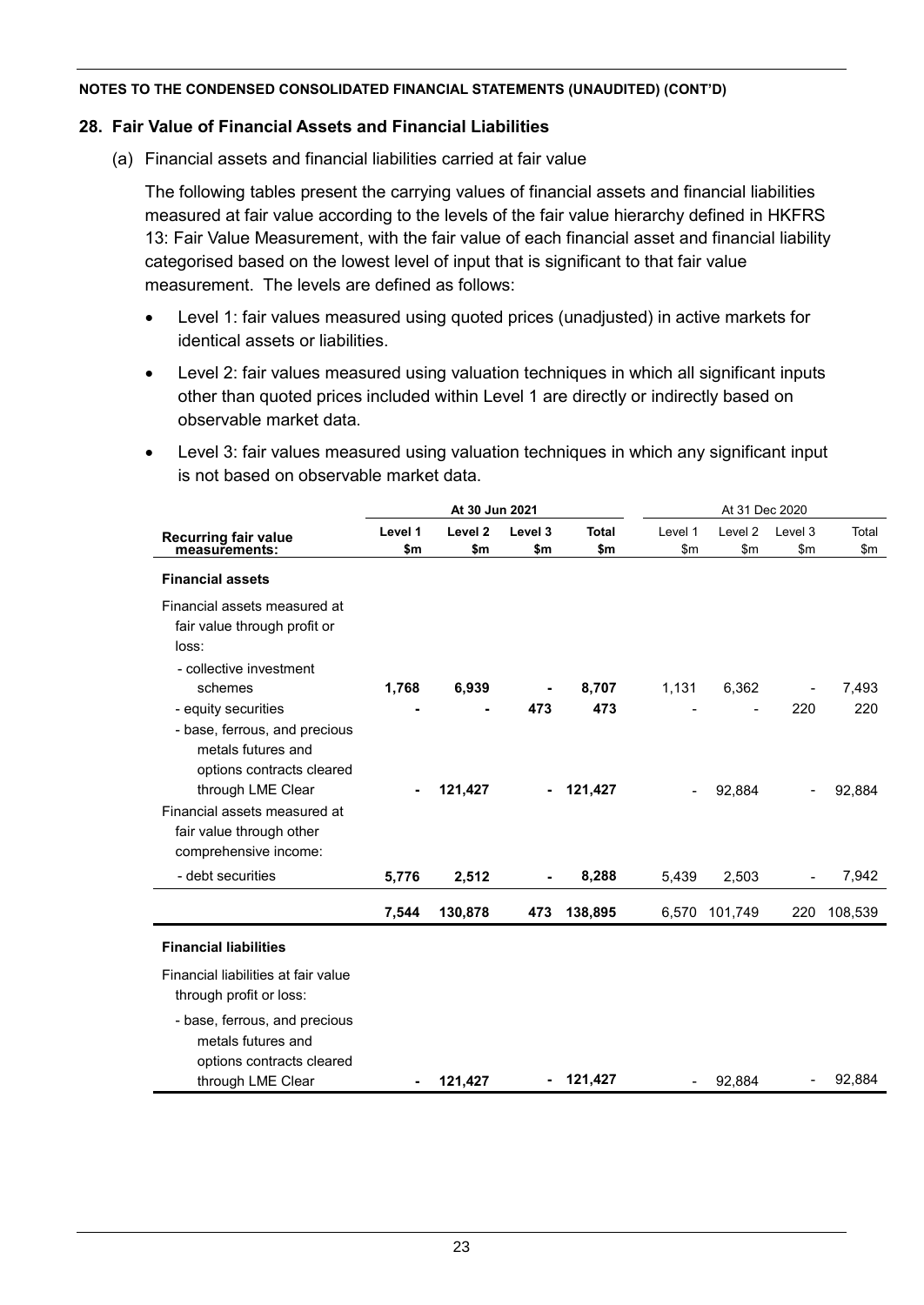### **28. Fair Value of Financial Assets and Financial Liabilities (continued)**

(a) Financial assets and financial liabilities carried at fair value (continued)

During the six months ended 30 June 2021 and 30 June 2020, there were no transfers of instruments between Level 1 and Level 2 or transfer into or out of Level 3.

Level 2 fair values of collective investment schemes, debt securities, base, ferrous, and precious metals futures and options contracts have been determined based on quotes from market makers, funds administrators or alternative pricing sources supported by observable inputs. The most significant input are market interest rates, market prices of metals, net asset values and latest redemption prices or transaction prices of the respective collective investment schemes.

The Group's policy is to recognise transfers into and out of fair value hierarchy levels as of the date of the event or change in circumstances that caused the transfer.

#### Fair value measurements using significant unobservable inputs (Level 3)

|                                                                                                                                                       | 2021<br>\$m | 2020<br>\$m |
|-------------------------------------------------------------------------------------------------------------------------------------------------------|-------------|-------------|
| At 1 Jan                                                                                                                                              | 220         | 50          |
| Investment in minority stakes in unlisted companies                                                                                                   | 249         | 160         |
| Gains recognised in profit or loss                                                                                                                    | 4           |             |
| Gains recognised in other comprehensive income                                                                                                        |             | 10          |
| At 30 Jun 2021 / 31 Dec 2020                                                                                                                          | 473         | 220         |
| Total gains or losses recognised for the period / year in the condensed<br>consolidated income statement for assets held at 30 Jun 2021 / 31 Dec 2020 | 4           |             |

Level 3 valuations are prepared on bi-annually basis, at each interim and annual reporting date. The assumptions and inputs to the valuation model, the valuation techniques and the valuation results are reviewed and approved by management.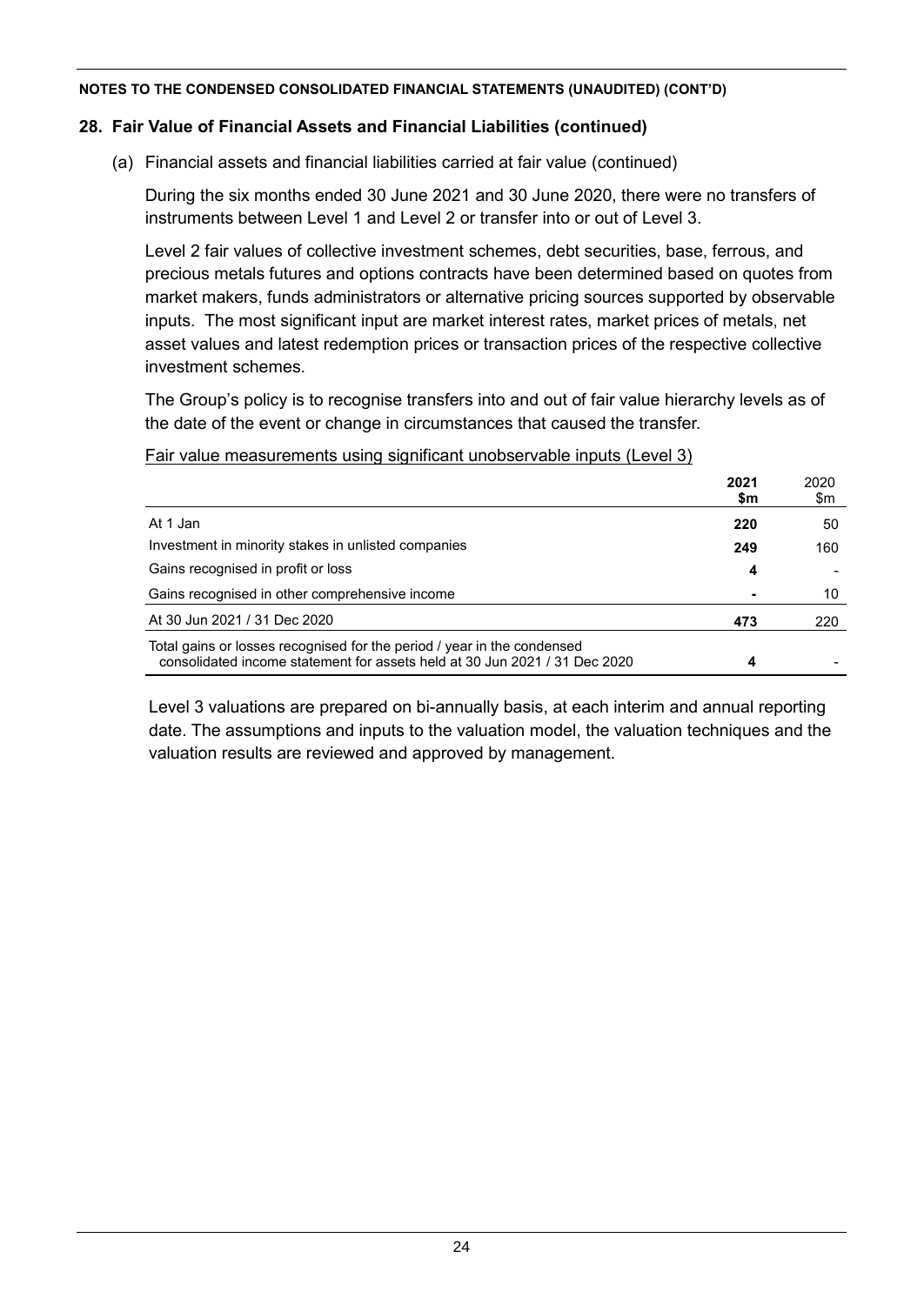## **28. Fair Value of Financial Assets and Financial Liabilities (continued)**

(a) Financial assets and financial liabilities carried at fair value (continued)

The following table summarises the basis of valuation used in level 3 fair value measurements:

|                                                                                           | <b>Fair value</b> |                          |                              |              |       |
|-------------------------------------------------------------------------------------------|-------------------|--------------------------|------------------------------|--------------|-------|
|                                                                                           | At                | At                       |                              |              |       |
|                                                                                           | 30 Jun            | 31 Dec                   | Valuation                    |              |       |
|                                                                                           | 2021              | 2020                     | technique                    | Unobservable |       |
| <b>Description</b>                                                                        | \$m               | $\mathsf{m}$             |                              | inputs       | Range |
| Minority stake in Fusion                                                                  | 100               | 100                      | Market approach <sup>1</sup> | N/A          | N/A   |
| <b>Bank Limited</b>                                                                       |                   |                          |                              |              |       |
| Minority stake in<br>Huakong TsingJiao<br><b>Information Science</b><br>(Beijing) Limited | 120               | 120                      | Market approach <sup>1</sup> | N/A          | N/A   |
| Minority stake in<br><b>Guangzhou Futures</b><br>Exchange                                 | 253               | $\overline{\phantom{a}}$ | Market approach <sup>1</sup> | N/A          | N/A   |
| Total                                                                                     | 473               | 220                      |                              |              |       |

1 Based on recent transactions

Fusion Bank Limited has a virtual banking license granted by the Hong Kong Monetary Authority. The investment is not traded in an active market. The company launched its virtual banking platform in 2020, offering a variety of banking services including savings, time deposits, local fund transfers and foreign exchange. At 30 June 2021, the latest fair value was based on recent market transactions.

Huakong TsingJiao Information Science (Beijing) Limited is a data technology company, which specialises in the research and development of multi-party computation technologies, allowing collaborative data analysis without revealing private data during the computation and analysis process. The investment is not traded in an active market. At 30 June 2021, the latest fair value was based on recent market transactions.

Guangzhou Futures Exchange was officially launched in April 2021, and it seeks to become an innovative and market-oriented exchange with international influence, focusing on serving the real economy and green development initiatives. At 30 June 2021, the latest fair value was based on recent market transactions.